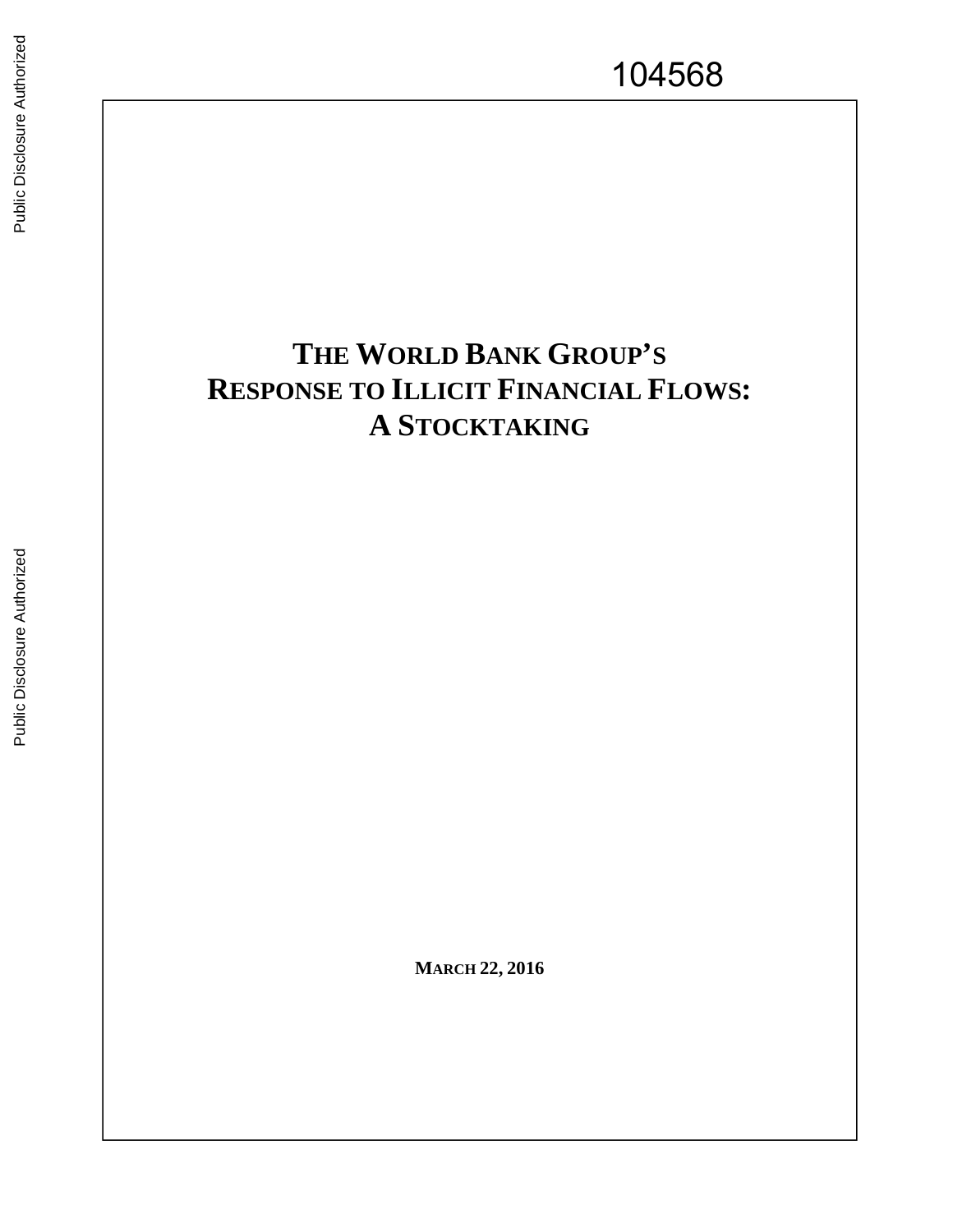# **Abbreviations and Acronyms**

| <b>AEOI</b>    | Automatic Exchange of Tax Information                           |
|----------------|-----------------------------------------------------------------|
| AML            | <b>Anti-Money Laundering</b>                                    |
| <b>APEC</b>    | Asia-Pacific Economic Cooperation                               |
| ASEI           | African Sustainable Extractive Industries Facility              |
| <b>CCSI</b>    | Columbia Center on Sustainable Investment                       |
| <b>ECA</b>     | Economic Commission for Africa of the United Nations            |
| <b>EITI</b>    | <b>Extractive Industries Transparency Initiative</b>            |
| <b>EOIR</b>    | <b>Exchange of Tax Information Requests</b>                     |
| <b>FATF</b>    | <b>Financial Action Task Force</b>                              |
| <b>FfD</b>     | Sustainable Development Goals and the Financing for Development |
| GFI            | Global Financial Integrity                                      |
| <b>GGP</b>     | Governance Global Practice                                      |
| <b>GRP</b>     | <b>Good Regulatory Practice</b>                                 |
| <b>ICHA</b>    | International Corruption Hunter's Alliance                      |
| <b>IFFS</b>    | <b>Illicit Financial Flows</b>                                  |
| <b>INT</b>     | <b>Integrity Vice Presidency</b>                                |
| <b>JAAG</b>    | Justice At A Glance                                             |
| <b>JSPEIR</b>  | Justice Sector Public Expenditure and Institutional Review      |
| <b>JUSTPAL</b> | <b>Justice Sector Peer Assisted Learning Network</b>            |
| <b>KRA</b>     | Kenyan Revenue Authority                                        |
| ML             | Money Laundering                                                |
| <b>NNPC</b>    | <b>Nigerian National Petroleum Cooperation</b>                  |
| <b>NRA</b>     | <b>National Risk Assessment</b>                                 |
| <b>NRGI</b>    | <b>National Resource Governance Institute</b>                   |
| <b>NSWG</b>    | National Stakeholders' Working Group                            |
| <b>RAS</b>     | Reimbursable Advisory Services                                  |
| <b>RIA</b>     | <b>Regulatory Impact Assessment</b>                             |
| <b>SCD</b>     | <b>Systematic Country Diagnostic</b>                            |
| <b>StAR</b>    | <b>Stolen Asset Recovery Initiative</b>                         |
| TF             | <b>Terrorist Financing</b>                                      |
| <b>UIAF</b>    | Columbian Financial Intelligence Unit                           |
| <b>UNCAC</b>   | <b>UN Convention against Corruption</b>                         |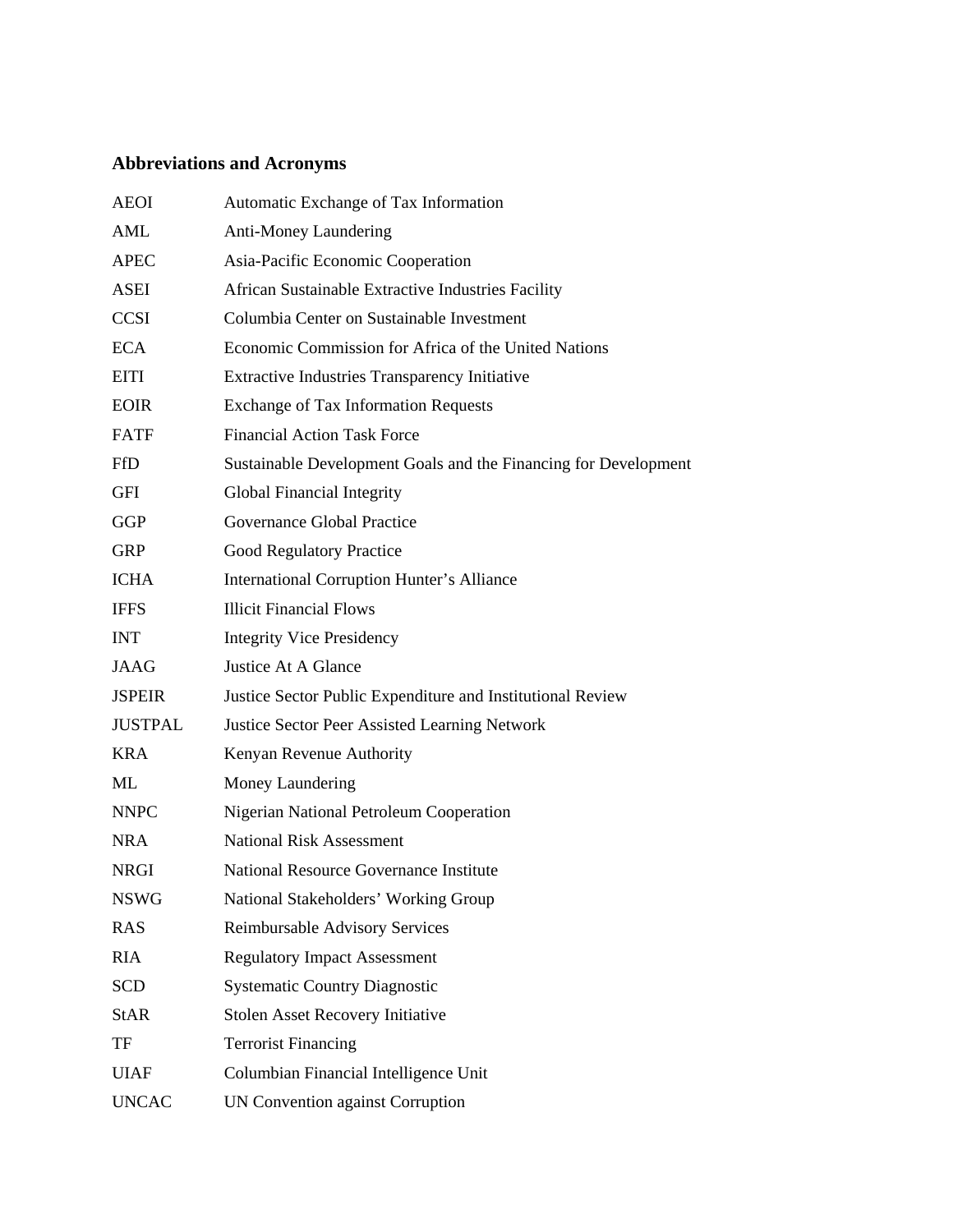# The World Bank Group's **Response to Illicit Financial Flows:** A Stocktaking

# **Contents**

| 2.2c Trade Policies, Economic Regulation, Customs and Border Crossings  12 |  |
|----------------------------------------------------------------------------|--|
|                                                                            |  |
|                                                                            |  |
|                                                                            |  |
|                                                                            |  |
|                                                                            |  |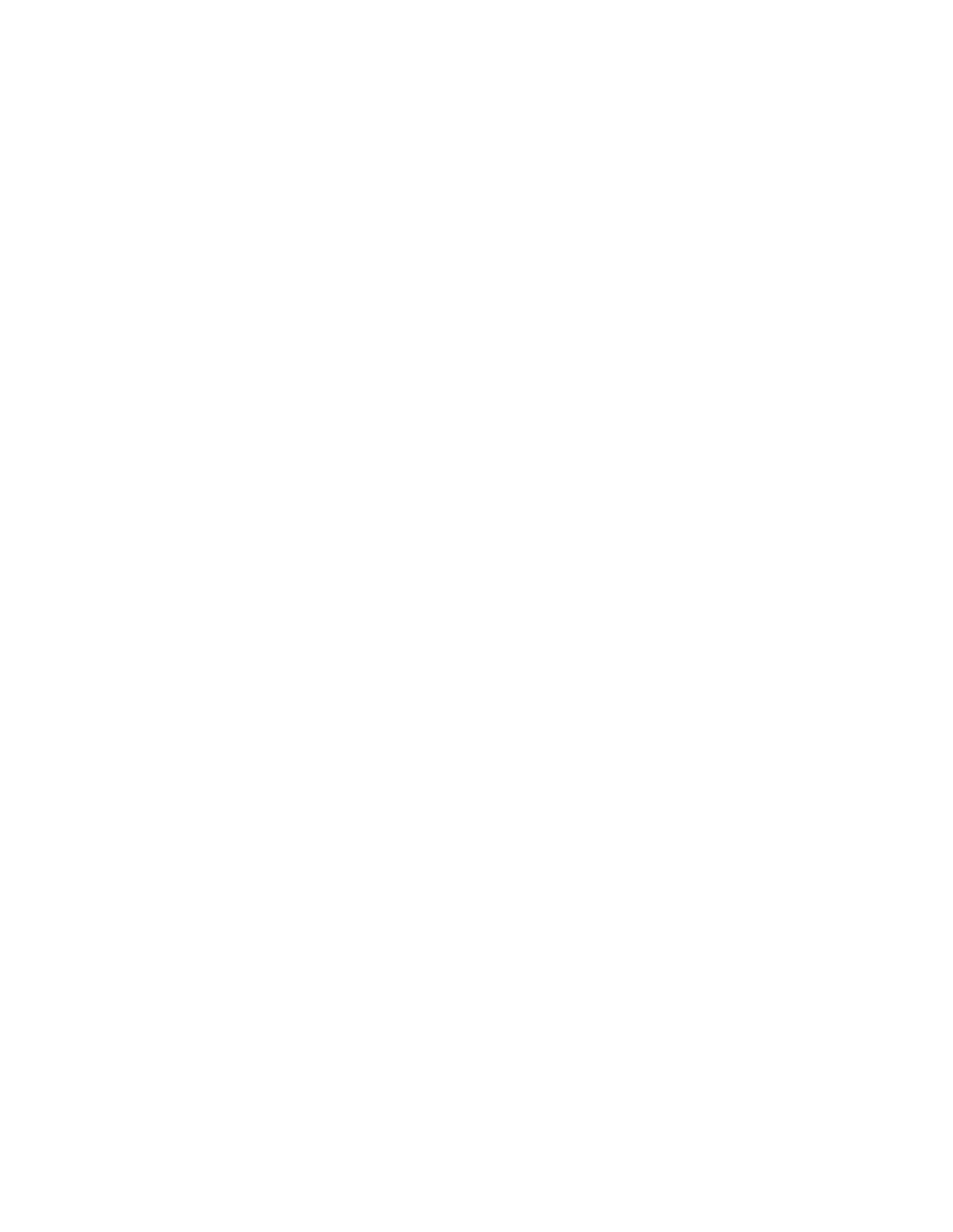# **1. Introduction**

l

1. The term "Illicit Financial Flows" (IFF) began to appear in the 1990s to describe a number of cross border activities. The term was initially strongly associated with capital flight. It now generally refers to cross-border movement of capital associated with illegal activity or more explicitly, money that is illegally earned, transferred or used that crosses borders. This falls into three main areas:

- The acts themselves are illegal (e.g., corruption, tax evasion); or
- The funds are the results of illegal acts (e.g., smuggling and trafficking in minerals, wildlife, drugs, and people); or
- The funds are used for illegal purposes (e.g., financing of organized crime).

In-depth studies have found that the different types of IFFs are often linked in exchanges and relationships that involve corruption, organized crime, and international commercial fraud.

2. **Global estimates indicate that IFFs are substantial and growing.** IFFs are inherently difficult to measure, given the illegality of the flows and their underlying activities. Global Financial Integrity (GFI) estimates that developing countries lose almost US\$ one trillion per year—a number that is perhaps most usefully seen as suggesting the scale of the phenomenon.<sup>1</sup> The Economic Commission for Africa of the United Nations (ECA) has used trade statistics to estimate that between 2001 and 2010 African countries lost up to US \$407 billion from trade mispricing alone.<sup>2</sup> While these estimates are difficult to verify (and are not always consistent), they indicate that the amounts involved are significant and pose widespread problems, particularly in resource-rich countries and fragile and conflict-affected states.<sup>3</sup> Regardless of the exact numbers, both GFI and ECA estimates show an upward trend for IFFs from 2001 to 2013.

3. **The size and nature of IFFs have important implications for development.** IFFs may directly reduce government revenue and thus reduce resources available for development purposes. IFFs are symptomatic of other issues that constrain poverty reduction and shared prosperity, such as vested interests, and weak transparency and accountability. The activities that underlie IFFs, such as fraud, tax evasion, and illegal exploitation of natural resources are also detrimental to development.

4. **The WBG has recognized the need to tackle the IFF issue**. WBG President Jim Kim has identified IFFs as an important challenge to achieving the World Bank Group's twin objectives of eliminating extreme poverty and boosting shared prosperity. The World Bank Group's approach to IFFs emphasizes the importance of addressing the illicit flows themselves, as well as the underlying activities. The WBG effort is designed to create a strong coalition of forces, working

<sup>1</sup> GFI (2014) Illicit Financial Flows from Developing Countries: 2003-2012. http://www.gfintegrity.org/report/2014 global-report-illicit-financial-flows-from-developing-countries-2003-2012/. See Illicit Financial Flows: The Most Damaging Economic Condition Facing the Developing World, GFI, Sept 2015, for GFI's recent analysis on the quantum of illicit flows and their impact.

<sup>&</sup>lt;sup>2</sup> African Union & Economic Commission for Africa (2015) Report of the High Level Panel on Illicit Financial Flows from Africa.

<sup>&</sup>lt;sup>3</sup> AfDB, ADB, EBRD, EIB, IDB, IMF, & WBG (2015) From Billions to Trillions: Transforming Development Finance. Post-2015 Financing for Development: Multilateral Development Finance.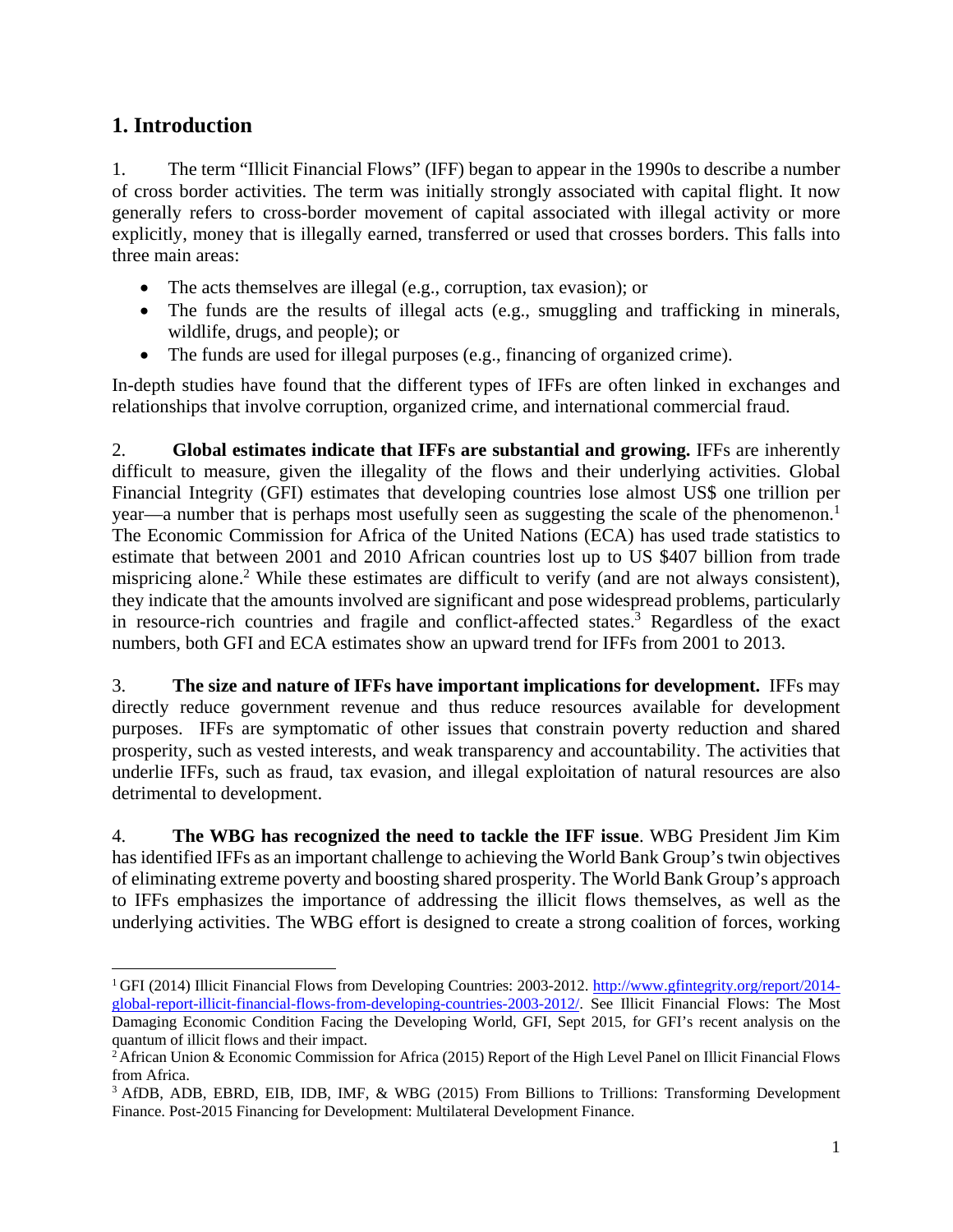on a variety of platforms, to prevent illegal activities from occurring and illegal funds from being transferred internationally.4

5. **This paper documents WBG experience and proposes the future direction of its work on IFFs.** In order to inform future work on IFFs, this note defines IFFs and sets out WBG experience working on them to date. Also, it presents some areas for future activities to take up this challenge.

# **1.1 Defining IFFs**

l

6. **While there is now a growing degree of familiarity with the term "illicit financial flows," there is still no global consensus on its definition.** The Report on the High-Level Panel on Illicit Financial Flows from Africa ("the Mbeki Report") adopted the definition used by Global Financial Integrity (GFI), where IFFs are defined as "cross-border movement of money illegally earned, transferred or used." The High-Level Panel and GFI divide IFFs into three categories based on the source of the flow: (i) corruption; (ii) criminal activities; and (iii) commercial activities.

7. **There is an ongoing debate on which commercial activities should be considered as part of IFFs.** What constitutes IFFs within the context of international trade, especially in relation to tax avoidance and tax fraud, is still being debated. For example, tax can be avoided through activities such as legal tax planning and optimization. This is different than IFFs that arise through the fraudulent mispricing of goods traded between independent parties, illegal transfer pricing within a multi-national corporation, or fictitious transactions.

8. **The WBG understands the term "IFFs" to cover both the flow of illicit funds and assets across borders and the underlying activities that generate the flows**. Money and activities that have a clear connection with illegality – corruption, illegal natural resource exploitation, smuggling and trafficking, money laundering, tax evasion and fraud in international trade – fall under IFFs. Tax avoidance activities, such as legal tax planning and optimization, do not belong to IFFs.<sup>5</sup> The WBG is committed to addressing the tax avoidance issue, and this is dealt with primarily through the WBG's work on international tax policy and domestic resource mobilization.<sup>6</sup> The principle adopted by the WBG is that cross-border movement of financial assets are considered illicit only when they are associated with activities that are deemed to be illegal in the local jurisdiction.7

Finance. Post-2015 Financing for Development: Multilateral Development Finance

<sup>&</sup>lt;sup>4</sup> For the best discussion of the nature of IFFs and strategies for addressing IFFs, see Reuter, Peter, eds., Draining Development: Controlling Flows of Illicit Funds from Developing Countries, World Bank, 2012.

 $5$ The clarity of these distinctions is easier to maintain conceptually than in real life. For example, should the calculation of IFFs in a country include the full value of a tax holiday for an international firm obtained through corrupt means? The vagueness around the precise boundaries of what counts as an illicit flow reflect the nascent character of the IFF agenda and emphasizes the need to establish coherent approaches to problems that may straddle current boundaries. 6 AfDB, ADB, EBRD, EIB, IDB, IMF, & WBG (2015) From Billions to Trillions: Transforming Development

http://siteresources.worldbank.org/DEVCOMMINT/Documentation/23659446/DC20150002(E)FinancingforDevelo pment.pdf

 $\hat{7}$ The degree of opaqueness in determining the precise borders of IFFs are due, in part, by the nature of tax crimes. In many cases, whether a firm's tax behavior amounts to legal tax avoidance or illegal tax evasion can only be determined after the fact based upon a legal ruling.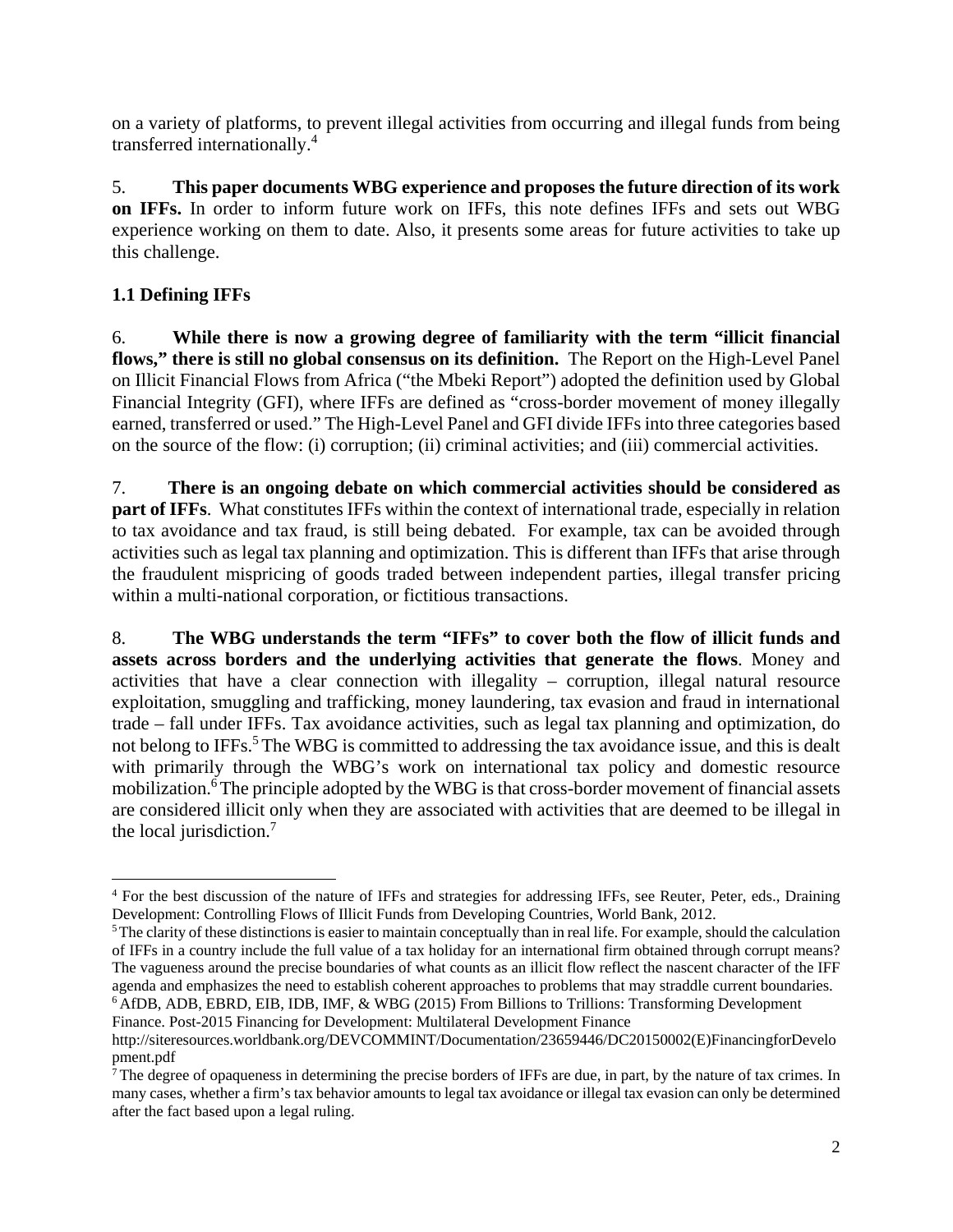9. **Recent international attention on IFFs has generated a demand for action that is in many ways far ahead of the analytical work and understanding of the issue.** For example, there is no agreed-upon way of bringing together information on illicit outflows and illicit inflows to calculate the volume of IFFs in a given country. $8$  Analysis and policy work by the WBG and others can help provide policy makers with accurate information and a clear understanding of the phenomenon so as to better align actions.

# **1.2 IFFs and Development**

l

10. **Illicit Financial Flows have an adverse impact on development.** IFFs are a symptom of problems that institutionalize inequality and constrain prosperity. Factors that foster illicit practices and illegal international movement of capital include: policy and regulatory inconstancies; weak institutions; limited oversight, accountability and rule of law; entrenched vested interests; and the absence of transparent economic and governance processes. Addressing the causes of IFFs and restricting the illicit movement of capital out of developing countries undoubtedly support economic development and growth.

11. **The activities underlying illicit flows are detrimental to development.** Corruption, organized crime, illegal exploitation of natural resources, fraud in international trade and tax evasion are as harmful as the diversion of money from public priorities. Illegal logging, fishing and mineral extraction are strongly connected with deforestation, the depletion of fishing stocks and environmental degradation as well as the impoverishment of individuals and communities who rely on those resources to sustain their existence. Drugs counterfeiting can have even more dire consequences, such as the thousands of preventable deaths from malaria and tuberculosis due to sub-standard counterfeit drugs.<sup>9</sup> The *World Development Report (2011): Conflict, Security, and Development* demonstrated how global threats – transnational organized crime, corruption, illegal trade in natural resources, the laundering of the proceeds of crime and tax evasion – impact governance and development outcomes across the developing world. These threats fuel grievances and violence, and undermine the effectiveness of national institutions and social norms, ultimately compromising economic growth. There are needless deaths and destructions, and inadequate and poor public service delivery due to illegal movement of funds out of developing countries.

12. **The impact on development is often most acute in the poorest countries—those already struggling to put in place policies, organizations and practices that are essential for stability and prosperity.** The revenue lost to IFFs shrinks private investment and constrains the public resources available for investment and service delivery. This results in inequality in both

<sup>8</sup> Ongoing work by the IMF on measuring IFFs at a regional level proposes that outflows be subtracted from inflows to determine net IFF. Calculations by GFI and others of IFFs within countries and at the international level have often only considered outflows. Evidence of the developmental harm associated with both inflows and outflows and the activities associated with the flows suggest that adding them together might be most appropriate in order to gauge developmental impact.

<sup>9</sup> According to the World Economic Forum, sub-standard malaria medicines were responsible for the deaths of over 100,000 children in sub-Saharan countries. The global numbers associated with counterfeit malaria and tuberculosis medicines are significantly higher. See World Economic Forum, Briefing Paper: State of the Illicit Economy, 2015.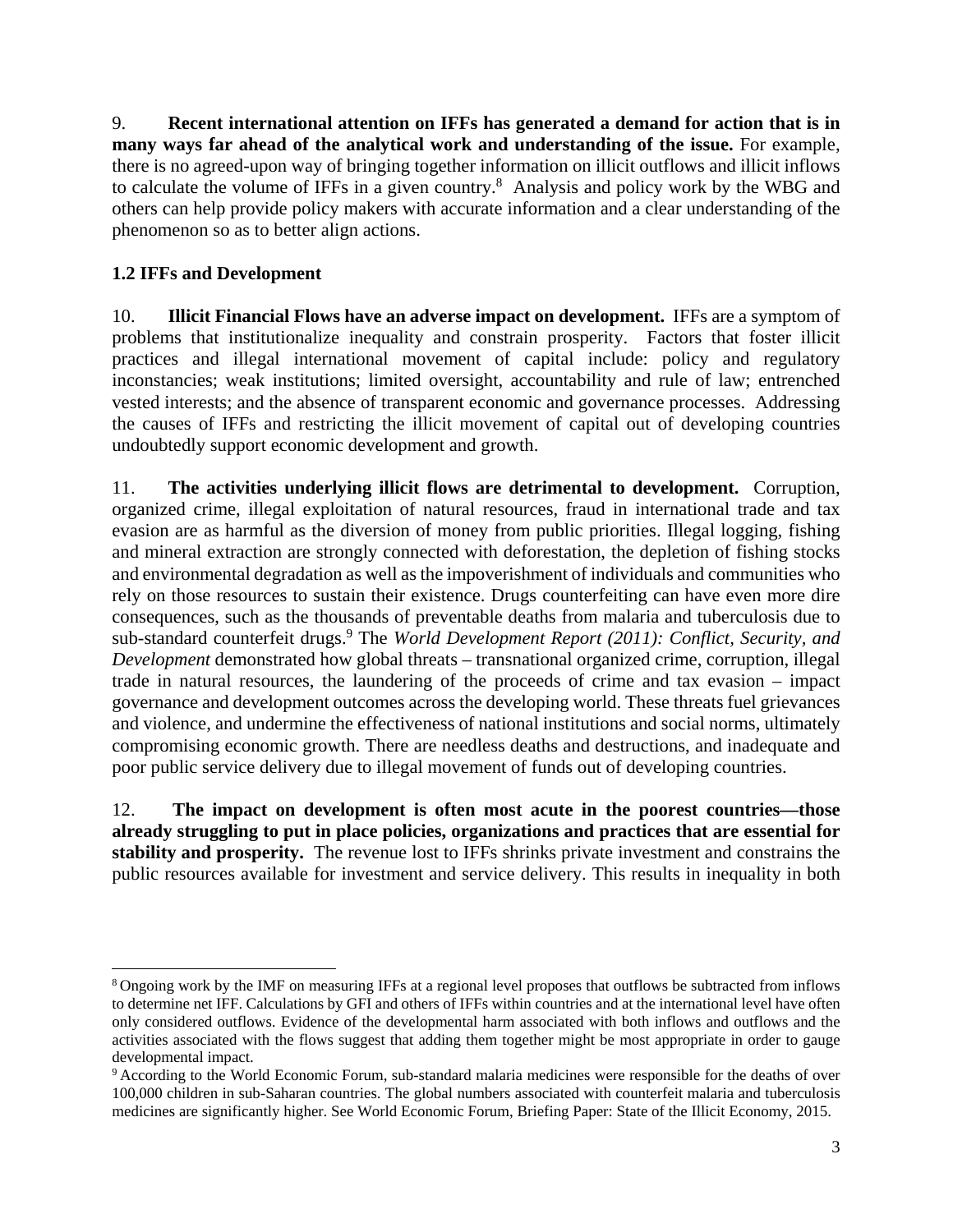opportunities and development outcomes.10 Developed countries are becoming increasingly aware of the negative costs and consequences of being safe havens for such illegal assets. They recognize that IFFs present significant challenges to development, and, therefore, to development assistance.

13. **In view of the adverse impact of IFFs on development, there is a broad consensus among the international community to take action.** Overall, IFFs together with the underlying activities distort economic and political competition, subvert government institutions, generate conflict and violence, and undermine the integrity of legal and financial systems. The international community is thus committed to tackling the issue. This is reflected in specific commitments to reduce the flows and increase the return of stolen assets within the United Nations' Sustainable Development Goals and the Financing for Development (FfD) outcomes (See Box 1). Global agreements to tackle IFFs also reinforce commitments made at the regional level by African heads of state and other forums.11 Currently, commitments relating to stopping IFFs rely on international legal agreements and standards such as the UN Convention on Transnational Organized Crime, UN Convention against Corruption, OECD Anti-Bribery Convention, Global Forum on Transparency for Exchange of Tax Information and the Financial Action Task Force (FATF).

#### **Box 1: IFFs in Sustainable Development Goals and Financing for Development Outcome Documents12**

SDGs: Sustainable Development Goal 16 is to: "Promote peaceful and inclusive societies for sustainable development, provide access to justice for all and build effective, accountable and inclusive institutions at all levels." Target 16.4 sets the expectation by 2030 to "significantly reduce illicit financial and arms flows, strengthen the recovery and return of stolen assets and combat all forms of organized crime." Other targets to support Goal 16 address the rule of law; corruption and bribery; institutions and governance; and violence, terrorism and crime.

The Financing for Development commitment on IFFs is to "substantially reduce and eventually eliminate IFFs" by i) combatting tax evasion and corruption through strengthened national regulation and increased international cooperation; ii) reducing opportunities for tax avoidance; and iii) enhancing disclosure practices and transparency in both source and destination countries, e.g. through transparency in financial transactions between governments and companies to relevant tax authorities.

14. **Reducing IFFs represents an enormous challenge which can only be achieved through a concerted and coordinated global effort.** While the foundations for an effective action already exist, taking them to a scale with greater impact will require a different level of collaboration among developed and developing countries, as well as between state and non-state actors at local, national, and regional levels. A comprehensive engagement by the international community will stretch from strengthening financial regulations and enforcing anti-money laundering rules, to combating organized crime, all the way to enhancing border controls and tracking revenues related to mineral extraction. It will need to ensure that policies designed to stop IFFs do not have unintended consequences, such as creating barriers for remittances or reducing access to banking

l

http://www.un.org/esa/ffd/ffd3/wp-content/uploads/sites/2/2015/07/Addis-Ababa-Action-Agenda-Draft-Outcome-

<sup>&</sup>lt;sup>10</sup> It is important to note that some activities, such as low-level cross-border shadow trade in food stuffs and other simple commodities, may not generate negative economic or development consequences. Policy responses to IFFs need to be informed by information on the developmental impact of the different activities that fuel illicit fund flows. <sup>11</sup> African Union & Economic Commission for Africa (2015) Report of the High-Level Panel on Illicit Financial Flows from Africa. http://www.uneca.org/sites/default/files/PublicationFiles/iff\_main\_report\_26feb\_en.pdf 12 UN (2015) The Addis Ababa Action Agenda of the Third International Conference on Financing for Development.

Document-7-July-2015.pdf. UN (2015) Transforming our world: the 2030 Agenda for Sustainable Development. http://www.un.org/ga/search/view\_doc.asp?symbol=A/RES/70/1&Lang=E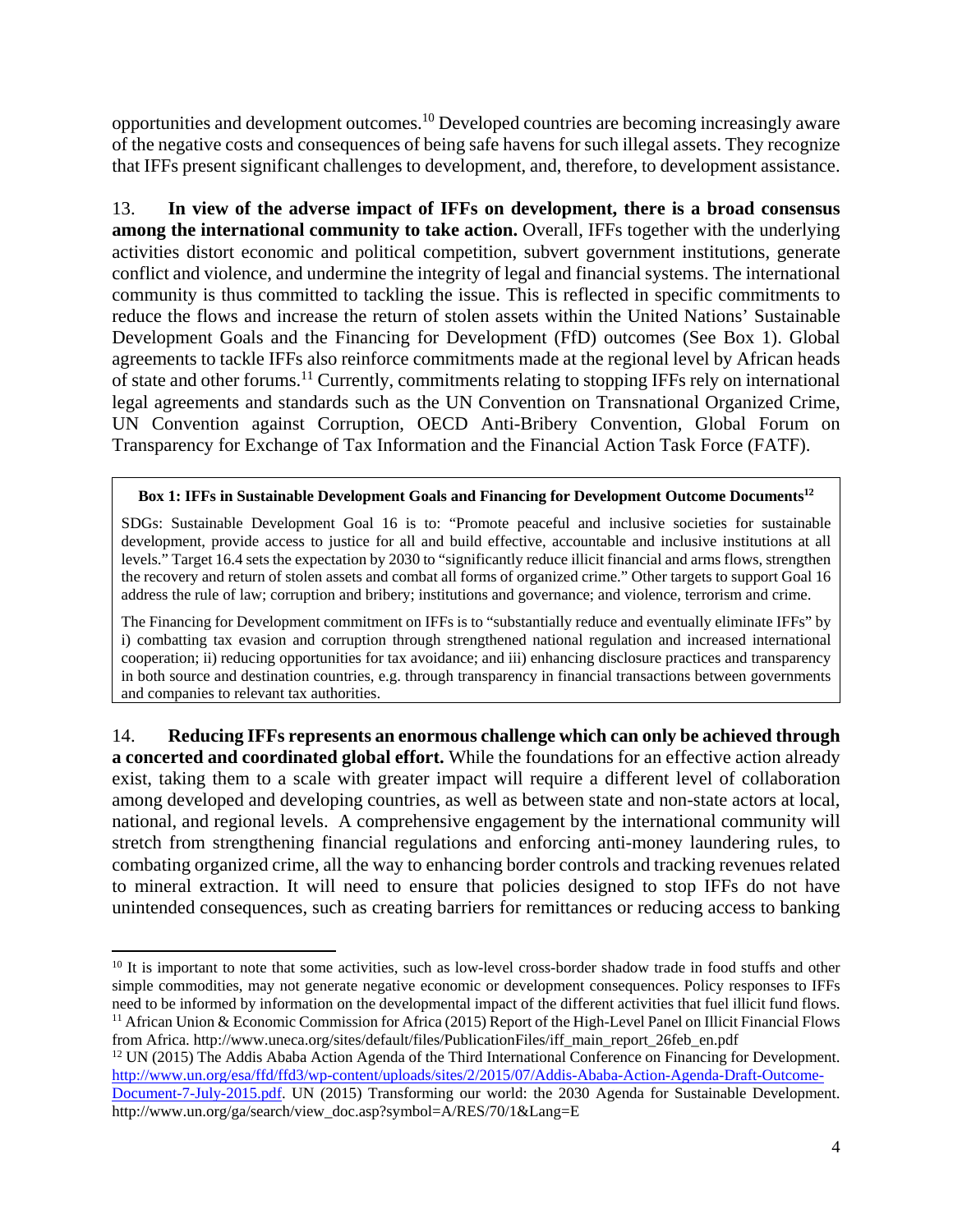services among poorer communities.<sup>13</sup> No single actor has the scale and scope to be effective across the entire breadth of engagements but it is vital for each party to identify what it is doing on the issue and to determine how it can best contribute going forward.

15. **Strategies for tackling Illicit Financial Flows include stopping the flows and preventing the underlying activities.** A running debate exists regarding strategies for stopping IFFs. Some commentators and organizations have emphasized strategies that are exclusively focused on strengthening financial oversight, preventing outflows and inflows of capital assets, and returning stolen assets. These strategies often work to increase the power and authority of financial regulators and law enforcement officials. Such approaches emphasize a common strategy for all IFFs regardless of their origin or what countries and sectors are involved. Experience with the enforcement of anti-money laundering rules and enhanced financial regulation has demonstrated the power of these approaches, as well as their limitations.<sup>14</sup> Work in the anticorruption arena has also demonstrated the importance of a balanced approach that includes institutional strengthening since increasing the power and authority of law enforcement agencies in countries with weak governance sometimes yields mixed results and does not always promote the rule of law.15

# **2. WBG Engagements on IFF**

l

16. **The WBG has past and on-going engagements in the area of IFFs.** The WBG has substantial experience working on anti-money laundering and asset recovery. It has an extensive portfolio of efforts to help clients design and implement reforms that address the activities that generate illegal revenues. Those engagements encompass assistance to clients in strengthening accountability and governance to support improved management, control, and oversight of specific activities. Core engagements include support for anti-corruption efforts and improved auditing, and assistance on policies relating to the transparency of public finance, tax evasion, public procurement, trade facilitation and border crossing, natural resource management and economic regulation.

17. **WBG efforts are organized around three streams of work that are the foundation of responding to IFFs**: measuring illicit flows; assisting client countries in preventing the underlying behaviors that give rise to illicit funds; and supporting country and international efforts to stop the flow of illicit funds and recover stolen assets. WBG support is being provided through various channels, including lending and advisory services, convening, and contributing knowledge on several topics that are directly relevant to tackling IFF. (See Table 1). Recently, the WBG is beginning to link analysis and activities using a common IFF perspective.

<sup>&</sup>lt;sup>13</sup> The WBG already has experience developing safe corridors for remittances, based upon past work in countries such as Somalia.

 $14$  For a discussion of the experience of applying anti-money laundering regulations in developed countries, see Levi, Michael, "How Well do Anti-Money Laundering Controls Work in Developing Countries," in Reuter, Peter, ed, Draining Development: Controlling Flows of Illicit Funds from Developing Countries, World Bank, 2012, chapter 12.

<sup>&</sup>lt;sup>15</sup> See Huther, Jeff and A. Shah, "Anti-Corruption Policies and Programs: A Framework for Evaluation," World Bank Policy Research Working Paper Series, No. 2501, 2000 for a discussion of differences in anti-corruption strategies.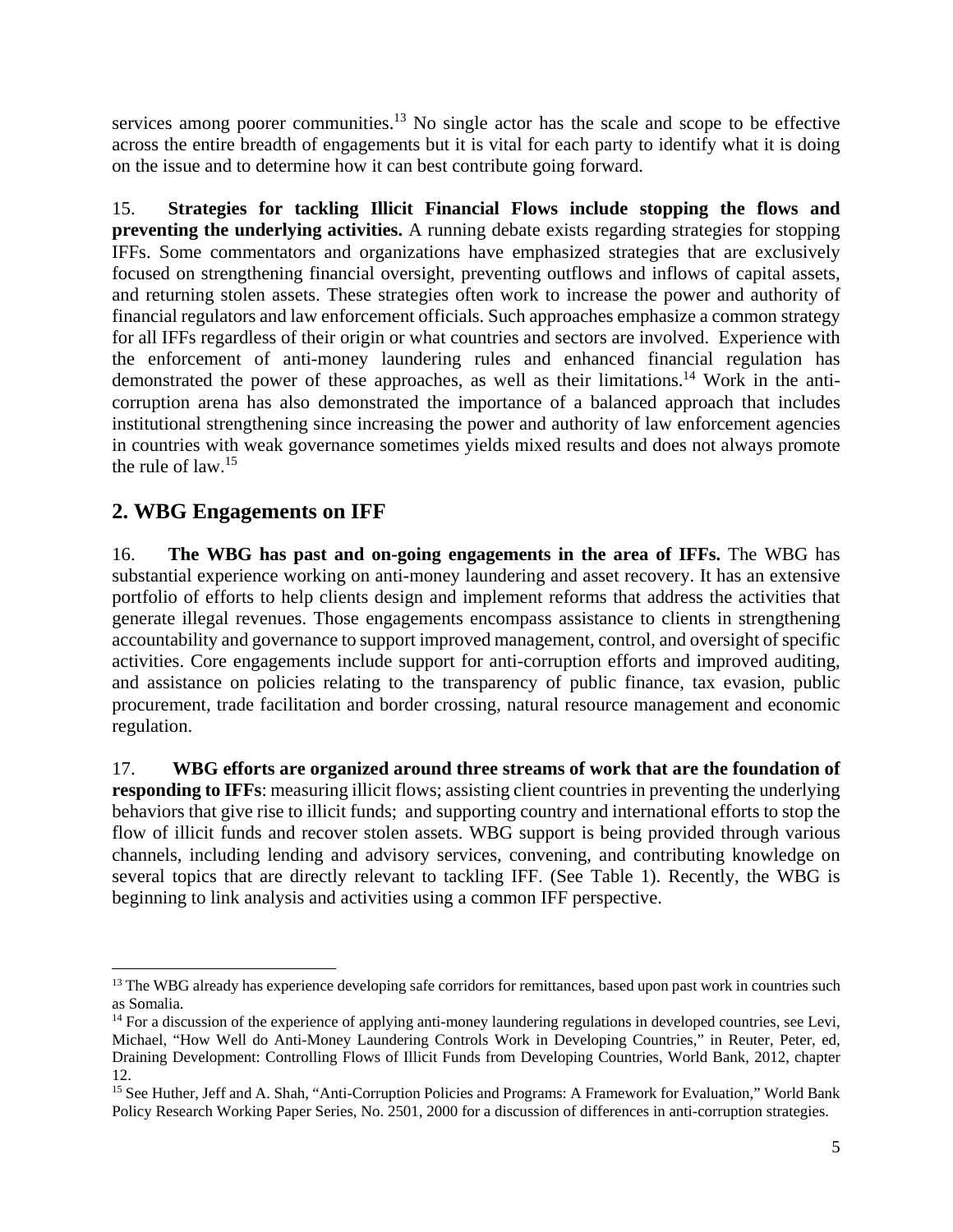## **2.1 Measuring IFFs**

18. **The critical first step in responding to Illicit Financial Flows is to make the flows visible.** Illicit financial flows are cloaked in the vast stream of capital movement. They are derived from corrupt and fraudulent activities or within the depths of criminal undertakings. Their obscurity has frequently served to mask their combined significance, allowing illegal activity to flourish and do long-term harm to local, regional, and even the global economy.

| Objective: Measuring IFFs at country or regional levels                                            |                                                                                                                 |  |  |  |  |  |  |
|----------------------------------------------------------------------------------------------------|-----------------------------------------------------------------------------------------------------------------|--|--|--|--|--|--|
| Country, regional, global and sectoral studies                                                     | Finance and Markets GP; DEC; Governance GP                                                                      |  |  |  |  |  |  |
| Objective: Preventing behaviors that give rise to Illicit Financial Flows                          |                                                                                                                 |  |  |  |  |  |  |
| Tax evasion and abusive transfer pricing                                                           | Governance GP; Macro GP; Finance and Markets GP; INT                                                            |  |  |  |  |  |  |
| Extractives and natural resources integrity                                                        | Energy and Extractives GP; Environment and Natural<br>Resources GP; Governance GP; IFC.                         |  |  |  |  |  |  |
| Trade policies, economic regulation, customs and<br>border crossings                               | Trade and Competitiveness GP; Governance GP;<br>Environment and Natural Resources GP; Finance and<br>Markets GP |  |  |  |  |  |  |
| Anti-Corruption (including strengthening judicial<br>institutions and support for law enforcement) | Governance GP; INT; Finance and Markets GP; IFC                                                                 |  |  |  |  |  |  |
| <b>Objective: Stopping Illicit Financial Flows</b>                                                 |                                                                                                                 |  |  |  |  |  |  |
| Anti-Money Laundering                                                                              | Finance and Markets GP, StAR                                                                                    |  |  |  |  |  |  |
| <b>Stolen Asset Recovery</b>                                                                       | <b>StAR</b>                                                                                                     |  |  |  |  |  |  |

|  |  | Table 1: World Bank Group engagements relating to Illicit Financial Flows |  |  |
|--|--|---------------------------------------------------------------------------|--|--|
|  |  |                                                                           |  |  |

19. **Specific studies at a country or regional level have established methodologies for measuring IFFs and provided details at the individual country level.** WBG experts have undertaken country and regional studies on activities that give rise to illicit fund flows which have expanded our information base and created the foundation for more comprehensive methodologies for determining the size and composition of IFFs in a given jurisdiction. Country and regional studies on the sources, dimensions, and dynamics of illicit activities include studies on Malawi and Namibia,<sup>16</sup> Somalia,<sup>17</sup> the money trail from piracy off the Horn of Africa<sup>18</sup>; and asset laundering in Colombia.<sup>19</sup> (See Box 2.) Detailed examinations in Tunisia, for example, have tracked the costs associated with the capture of the economy by the Ben Ali family,<sup>20</sup> the extent

l <sup>16</sup> Yikoma, Stuart, B. Slot, M. Geller, B. Hansen, and F. el Kadiri, Ill-gotten Money and the Economy: Experiences from Malawi and Namibia, World Bank, 2011

<sup>&</sup>lt;sup>17</sup> World Bank, The Pirates of Somalia: Ending the Threat, Rebuilding a Nation, African Vice Presidency, World Bank, 2013

<sup>18</sup> World Bank, Pirate Trails: Tracking the Illicit Financial Flows from Pirate Activities off the Horn of Africa, 2013 <sup>19</sup> Villa, Edgar, M. Misas, and N. Loayza, "Illicit Activity and Money Laundering from an Economic Growth Perspective: A Model and Application to Colombia," World Bank Policy Research Paper Series, No. 7578, 2016.

 $20$  Rijkers, Bob, C. Freund, and A. Nucifora, "All if the Family: Evidence on State Capture in Tunisia," World Bank Policy Research Working Paper Series, No. 6810, 2014.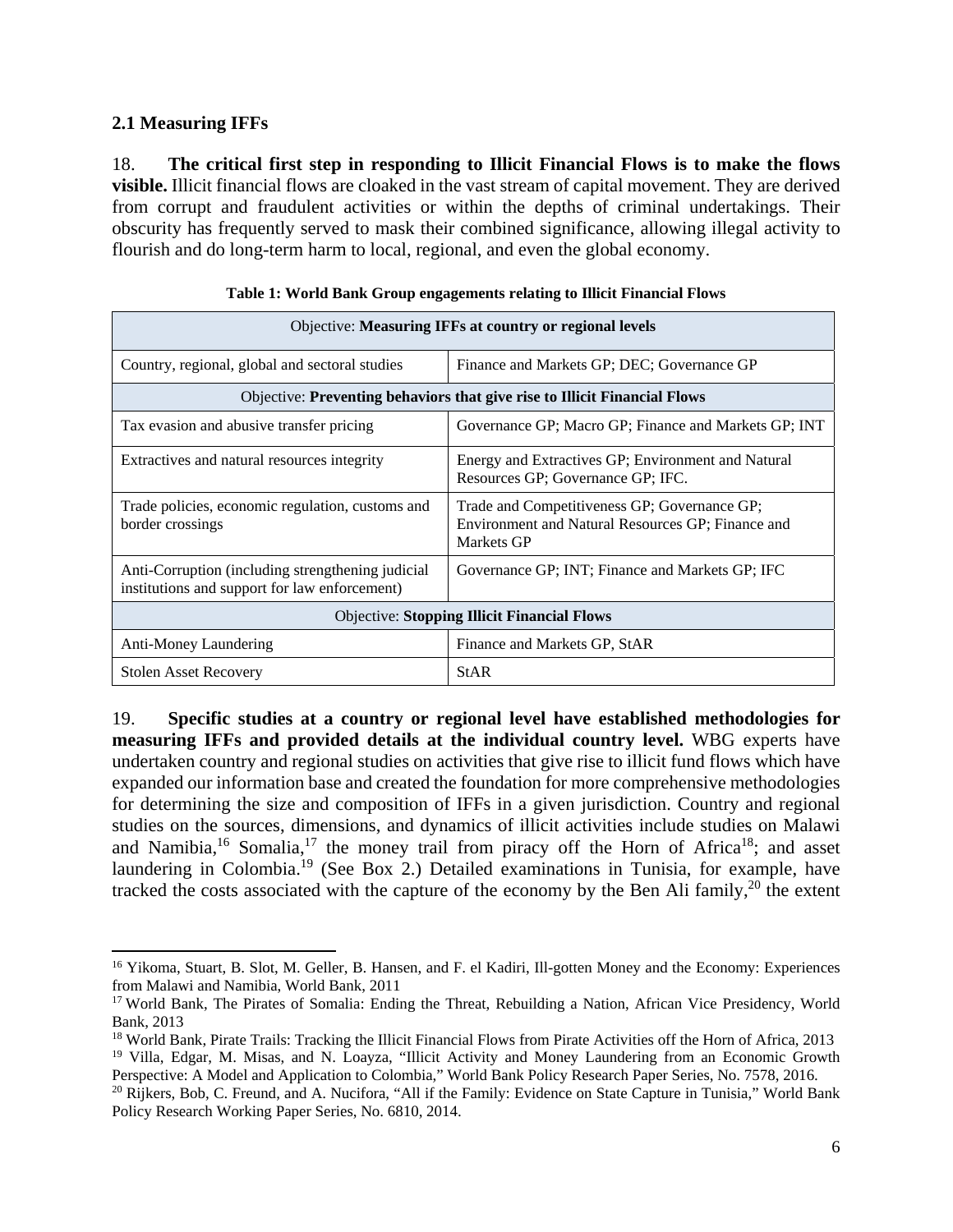and value of tax evasion,<sup>21</sup> and the volume and composition of illicit trade.<sup>22</sup> These studies contribute to an already existing body of knowledge on illicit and illegal activities, such as the substantial literature on the size of shadow economies, the frequency and cost of corruption, and the value of illicit natural resource extraction.<sup>23</sup> These studies have taken an important step in elaborating the monetary value of the problem as well as the developmental consequences of IFFs generated by different types of underlying activities. Much of the work on measuring IFFs has been done in partnership with organizations such as the IMF and the OECD.

#### **Box 2: Example: Measuring IFFs in Colombia**

"An Economic Growth Model with Asset Laundering: Evidence from Colombia" provides a rigorous analysis of asset laundering relating to drug trafficking in Colombia. The study was undertaken by the WBG, in partnership with the Colombian Financial Intelligence Unit (UIAF). The methodology, used in combination with anti-money laundering systems and mutual evaluation reports, aims to enable policy makers to estimate existing levels of money laundering and predicate the impact of policy choices on the value of money laundering. The paper contributes to the economic analysis of asset laundering from two perspectives. First, it presents a theoretical model of long-run growth that considers all elements involved (illegal workers, activities, and income, as well as the legal private sector and government). Second, it estimates the size of illegal income as well as the size of asset laundering in the Colombian economy.

20. **In addition, the WBG has undertaken broad efforts to increase the availability of information needed for clients and others to better measure and capture IFF streams.** This work includes increasing information on payments made and received in the extractive sector, to strengthening the ability of clients to identity the final owners of firms, to on-going research on the amount of oil that Daesh is producing.  $24$  Complementary engagements help build capacity to make use of new information flows, such as the support provided to tax authorities and law enforcement officials on getting value from new information regarding tax payments and the assets of public officials. These efforts represent the point where information gathering and action come together.

## **2.2 Preventing the Behaviors That Give Rise to Illicit Flows**

21. **In responding to the needs of its clients, the WBG has built expertise and experience in advising countries on how to prevent many of the activities that give rise to IFFs.** WBG engagements have assisted countries in preventing the specific activities that give rise to IFFs, as well as helped to strengthen oversight and accountability. The WBG provides technical assistance and helps build client capacity to:

- identify tax evasion, especially relating to illegal transfer pricing;
- strengthen the management of natural resources, with a focus on extractive industries;

l <sup>21</sup> Rijkers, Bob, H. Arouri, and L. Baghdadi, To Evade or to Avoid? Political Connections and Taxation in Tunisia, forthcoming.

<sup>&</sup>lt;sup>22</sup> Rijkers, Bob, G. Raballand, and L. Baghdadi, "Political Connections and Tariff Evasion: Evidence from Tunisia" World Bank Policy Research Working Paper Series, No. 7336, 2015.

 $23$  For example, a recent study by Global Witness, estimated that the value of the illicit jade trade in Myanmar at \$31 billion, or approximately half the size of the entire official economy. See Global Witness (2015) Jade: Myanmar's "Big State Secret."

 $24$  Do, Toan, J. Shapiro, C. Elvidge, M. Abdel-Jelil, K. Baugh, J. Hansen-Lewis, and M. Zhizhin, "How much oil does Daesh produce? Evidence from remote sensing," World Bank Policy Research Working Paper Series, forthcoming, 2016.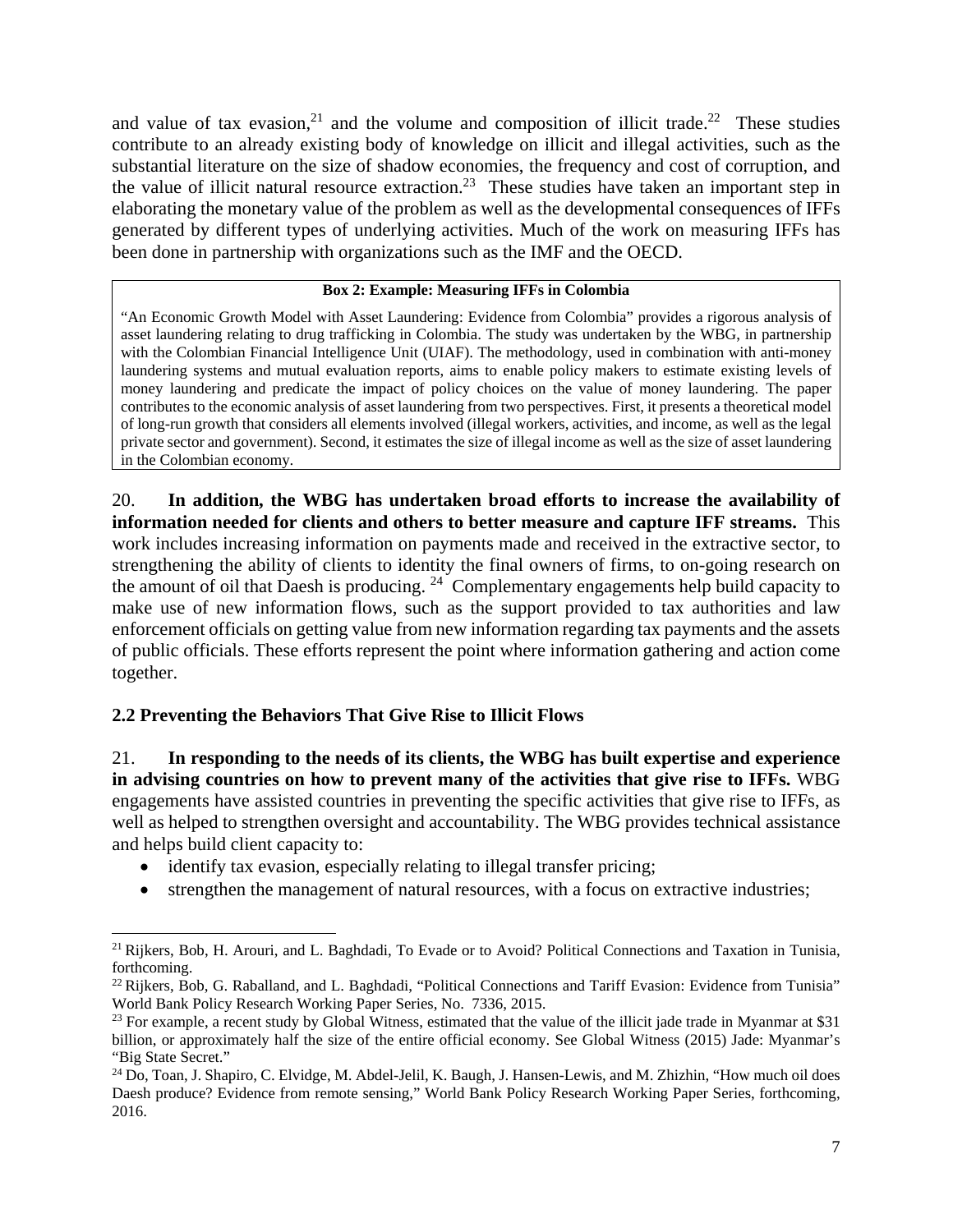- improve customs and border control; and
- fight corruption.

l

These efforts, which span our developmental and fiduciary streams, encompass undertaking institutional due diligence of potential investment partners and assessments of the risks of illegitimate financial transactions in projects supported by the WBG. Across these engagements, the WBG undertakes a broad range of activities to support the ability of clients to identify, plan, and manage the implementation of reforms that are directly relevant to tackling IFFs.<sup>25</sup>

## **2.2a Tax Evasion and Abusive Transfer Pricing**

22. **Within its overall program of support for improved tax administration, the WBG strengthens national capacity to prevent tax evasion.** This effort happens along four primary dimensions: (i) support on preventing abusive transfer pricing; (ii) technical assistance to countries to enable them to meet the standards of the Global Forum on Transparency and Exchange of Information for Tax Purposes; (iii) assistance to countries to enable them to participate and benefit from the Automatic Exchange of Tax Information; and (iv) capacity building among law enforcement officials to enable them to identify and sanction tax evasion.

23. **Efforts in relation to transfer pricing offer support for developing countries to adopt and effectively implement transfer pricing rules in accordance with international principles through review of legislation, risk assessments and advice on implementation and transfer pricing audits.** The World Bank supports multi-year engagements in this area, building upon a demonstrated track record of impact. In Colombia, the team's technical assistance in helping national authorities strengthen practices and oversight of transfer pricing yielded an increase in tax revenues related to transfer pricing by 76% in a single year, and led to the passage of improved transfer price legislation. In Ghana, WBG assistance helped in the drafting of new pricing regulations, and the creation of a dedicated transfer pricing audit group with 19 full-time staff. Program results have been equally robust in Kenya, Rwanda, and Vietnam—increasing tax revenues, improving regulations, and enabling tax authorities to effectively challenge transfer pricing that illicitly shields revenues from taxation. (See Box 3). The Energy and Extractives, Governance, and Trade and Competitiveness Global Practices are working together on a tool kit to map and assess risks in transfer pricing in resource-rich countries and profit shifting to more favorable tax jurisdictions.

#### **Box 3: Example – Combating Transfer Pricing in Kenya**

Starting in 2012, the WBG has worked with the Government of Kenya to build capacity within the Kenya Revenue Authority to identify and prevent illegal transfer pricing. The capacity building program is specifically tailored to Kenya's needs and the auditor's level of knowledge. Thirty-five staff have been trained on advanced transfer pricing issues, 19 of which are working exclusively on transfer pricing audits. The skills building program has resulted in more efficient work of the Kenyan Revenue Authority (KRA) leading to an increase in the number of audit cases completed, revenue collected, and number of cases going to dispute resolution. More specifically, in a recent case, the KRA successfully negotiated a transfer pricing adjustment based on advice given by the program, which resulted in additional tax revenue of US\$ 12.9 million.

<sup>&</sup>lt;sup>25</sup> The list of specific elements of relevant World Bank Group support includes: analysis; creation of analytical tools; setting and implementation of national strategies and action plans; policy formulation; institutional strengthening; capacity-building, monitoring and evaluation; setting of international standards and commitments; and cooperation and collaboration among governments, international partners, civil society, and the private sector.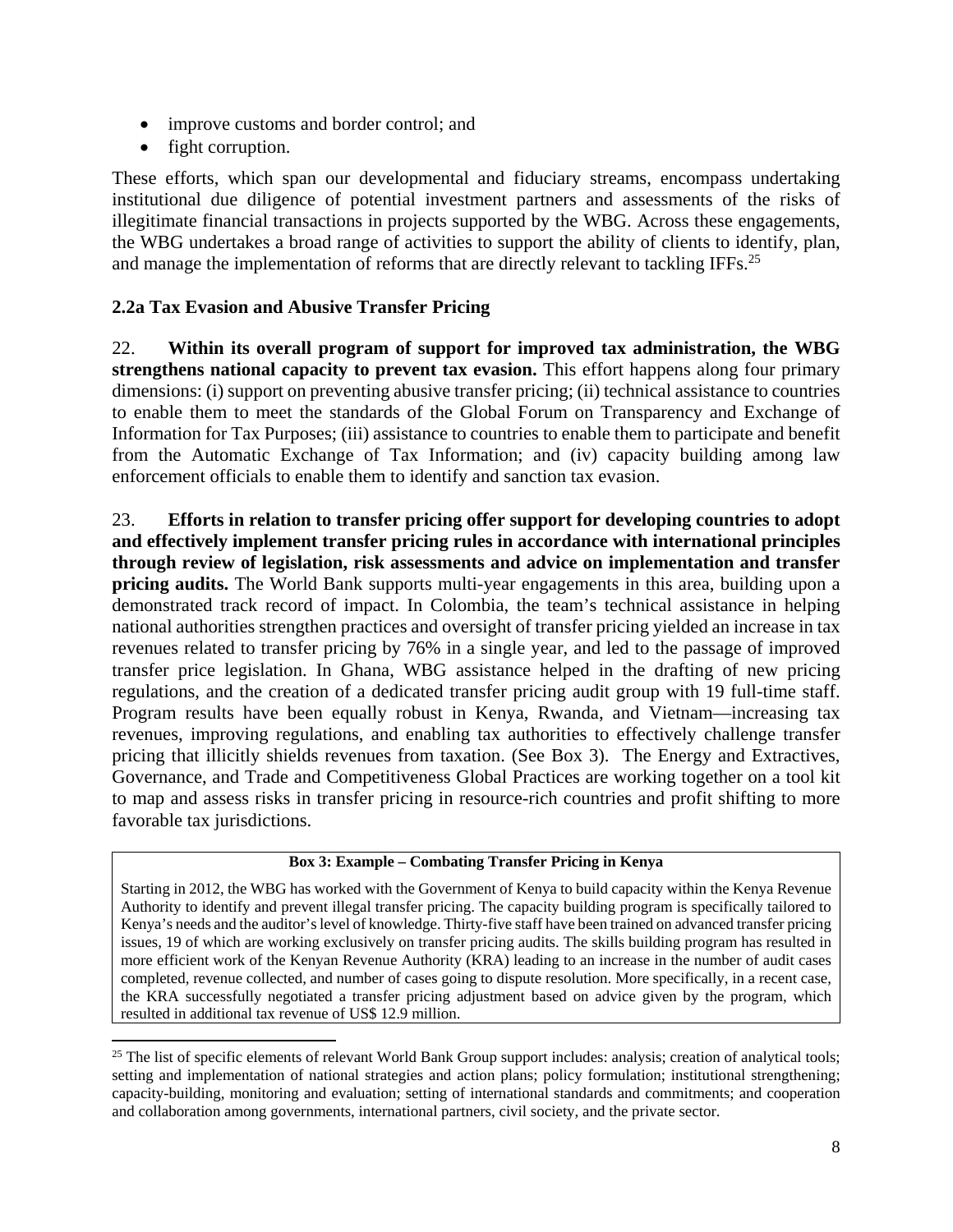24. **Another dimension of WBG assistance is support to client countries to meet the standards of the Global Forum on Transparency and Exchange of Information for Tax Purposes ("the Global Forum").** This work has been prompted by a recognition that many developing countries are unable to participate in discussions of international tax policy or benefit from mechanisms for collaboration among tax authorities due to capacity issues or policy inconsistencies. (See Box 4.) Over the years, WBG assistance has proved instrumental in enabling countries to become part of the global movement to enhance tax transparency. A partial list of countries that have benefited from the WBG's technical support includes: Burkina Faso, Cote d'Ivoire, Mauritania, Niger, Nigeria, Pakistan, Papua New Guinea, Tanzania, and Uganda. The WBG has partnered with others to establish the African Initiative—an effort specifically designed to assist in the exchange of tax information.

#### **Box 4: The Global Forum on Transparency and Exchange of Information for Tax Purposes**

The Global Forum was established by the OECD in 2000 to establish clear standards for the sharing of information necessary for effective enforcement of tax rules across national boundaries. The Forum was substantially restructured in 2009 at the request of the G20 in order to broaden its membership and strengthen the implementation of standards. The Forum currently has 131 members and is the preeminent body for creating and monitoring the application of international standards related to the exchange of tax information requests (EOIR) and the Automatic Exchange of Information (AEOI).

The Forum's work includes a rigorous peer review process of regulatory compliance with the standards, as well as a review of actual information practices. Countries found to be lagging in their implementation of standards can be listed as partially or non-compliant, which can carry serious consequences for commercial activities. The WBG's Offshore Financial Center Policy, for example, uses the peer review classification to determine whether a transaction involving an intermediate jurisdiction is permissible. 26

In recent years, the Global Forum has worked more closely with other international bodies such as the Financial Action Task Force (FATF), the preeminent international body on anti-money laundering, on issues that cut across tax evasion and money laundering. Recent progress on the standards to be applied in regard to revealing the true owners of a firm has established greater consistency and coherence in the international framework of direct relevance to combating IFFs.

25. **A special stream of WBG work supports developing countries to participate in the Automatic Exchange of Tax Information (AEOI).** Standards developed by the Global Forum increasingly emphasize the automatic exchange of tax information—systematic and periodic transmission of "bulk" taxpayer information by the source country to the residence country concerning various categories of income—as a key element of efforts to combat tax evasion. These exchanges pose few technical problems for tax authorities in developed countries working within fully electronic systems, but can be overwhelming for officials in developing countries. Recognizing this problem, the WBG completed a report on the feasibility, benefits and challenges of implementing AEOI in developing countries, particularly low income countries. In the report, which provided inputs to the Global Forum's AEOI body and to the G20 Development Working Group, the WBG encouraged a flexible approach to implementation, which vested developing countries and non-financial centers with the authority to decide whether to move towards

<sup>&</sup>lt;sup>26</sup> In addition to restricting IFC and MIGA financing for certain transactions through intermediate jurisdictions rated from time to time as partially or non-compliant by the Global Forum, the OFC Policy has also accommodated support to countries from the Bank to take steps required to be compliant with Global Forum standards. Capacity building provided to complement the OFC Policy has been instrumental in countries like Peru in improving de facto practices and de jure rules in relation to tax transparency and the provision of tax information.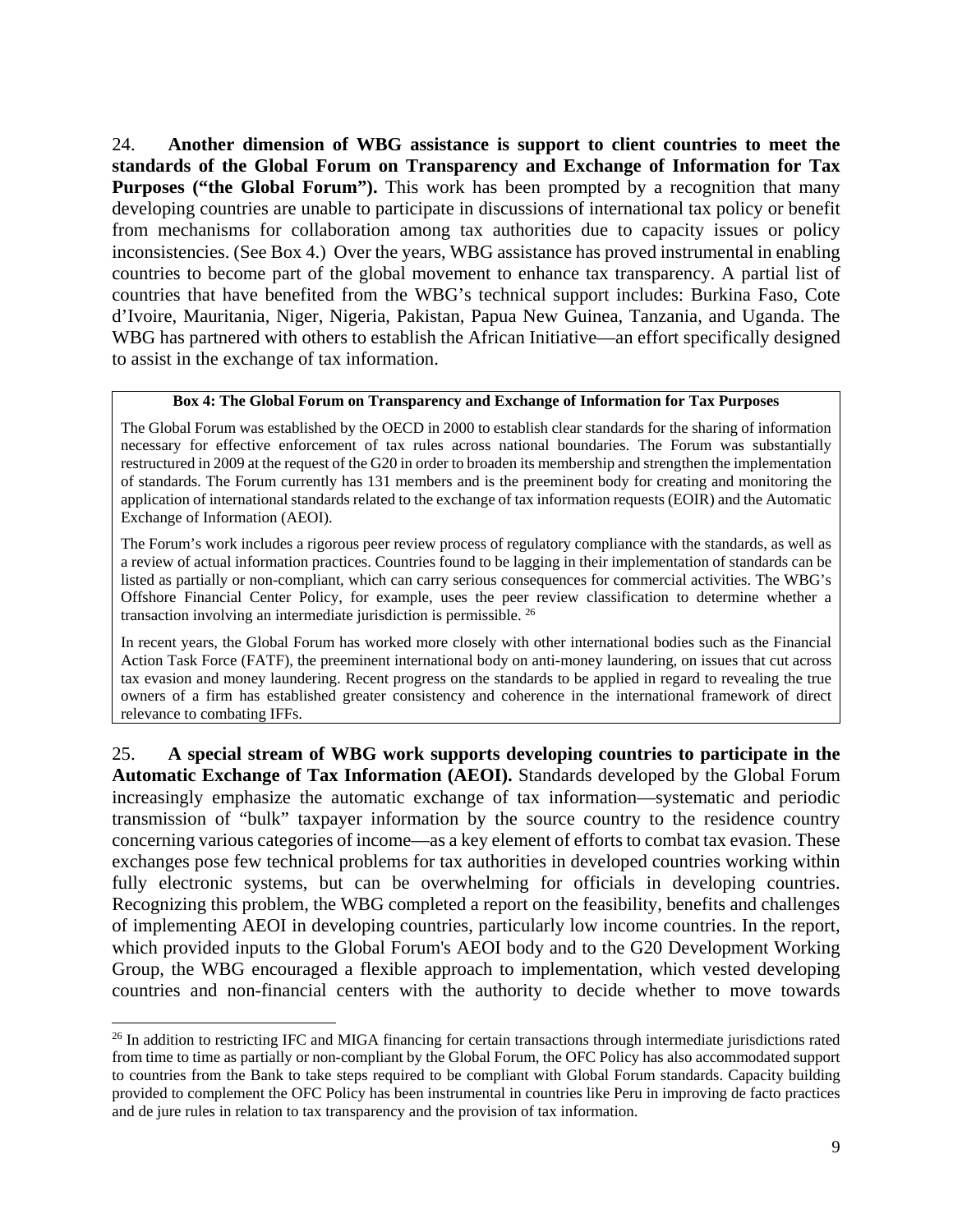implementing AEOI and the speed of adoption. For those countries who have elected to adopt AEOI, the WBG, jointly with the OECD, provides technical support on both the product and receipt of bulk transfers. Pilot efforts are underway in Colombia, Pakistan and Albania.

26. **Work strengthening the capacity of tax authorities is complemented by a growing effort in strengthening the capacity of law enforcement officials to identify and sanction illegal tax behavior.** This work has recently been initiated due to rising interest on the part of clients to use all available instruments to clamp down on tax evasion. Current efforts are primarily focused on the creation of a toolkit for law enforcement agencies on recognizing and stopping tax evasion schemes in high-risk areas. A strongly connected effort is exploring ways to expand current assessments of anti-money laundering risks to include those related to tax evasion. This engagement will be described in greater detail in subsequent sections of this note.

## **2.2b Extractives and Natural Resources Integrity27**

27. **Existing information suggests a strong association between extractive industries and IFFs.** Many of the countries with the largest volume of IFFs feature large oil and gas sectors.<sup>28</sup> This may be an anomaly caused by particular problems with trade statistic data as well as a reflection on the elevated risks of corruption and international fraud in this arena. A substantial body of literature on extractives has detailed corruption in determining resource management strategies and the assignment of rights to exploitation, and oftentimes, illegal production. Theft, cross-border smuggling, abusive transfer pricing, and manipulation of commodity trading have been studied and documented. Within its overall work in the sector, the WBG helps governments build capacity to design, sign, and manage contracts in extractive industries at the same time that it increases monitoring and oversight of these processes. Through this work, the WBG is building partnerships among private sector firms, governments, and civil society that are essential to changing behaviors, incentives, and outcomes relating to IFFs.

28. **The WBG supports effective and transparent contracting in the extractive industries.** Upon request, the WBG makes available expert transactional specialists to clients to help design and negotiate fair and equitable contracts in the extractive sector. Technical assistance is funded through the African Sustainable Extractive Industries Facility (ASEI), and serves to both improve the transparency of the contracting process and the quality of the contract.29 WBG support for the greater contractual transparency is also provided through the creation of a global repository of petroleum and mineral contracts. Developed in partnership with the National Resource Governance Institute (NRGI) and the Columbia Center on Sustainable Investment (CCSI), ResourceContracts.org looks to help nations increase the resources available to them as they design their extractive contracts. At the same time, the information sharing allows stakeholders to compare contracts in their own country with those found in other jurisdictions. The WBG's support for the Open Contracting in Extractives Initiative assists over 20 countries in making their

l  $27$  For an overview of the current WBG engagements in extractive industries, see The World Bank Group in Extractive Industries: 2015 Annual Review, World Bank, 2016.

<sup>28</sup> Countries with large extractive sectors such as Russia, Mexico, Malaysia, Nigeria, Brazil, South Africa and Indonesia are all listed among the top 10 sources of IFFs by GFI.

 $29$  Capacity building support for clients for contract negotiations has also been provided by the Extractive Industries Technical Assistance Facility (EI-TAF). With the closing of EI-TAF in 2015, support for strengthening contract negotiating expertise has been taken over by the Extractives Global Programmatic Multi-Donor Trust Fund.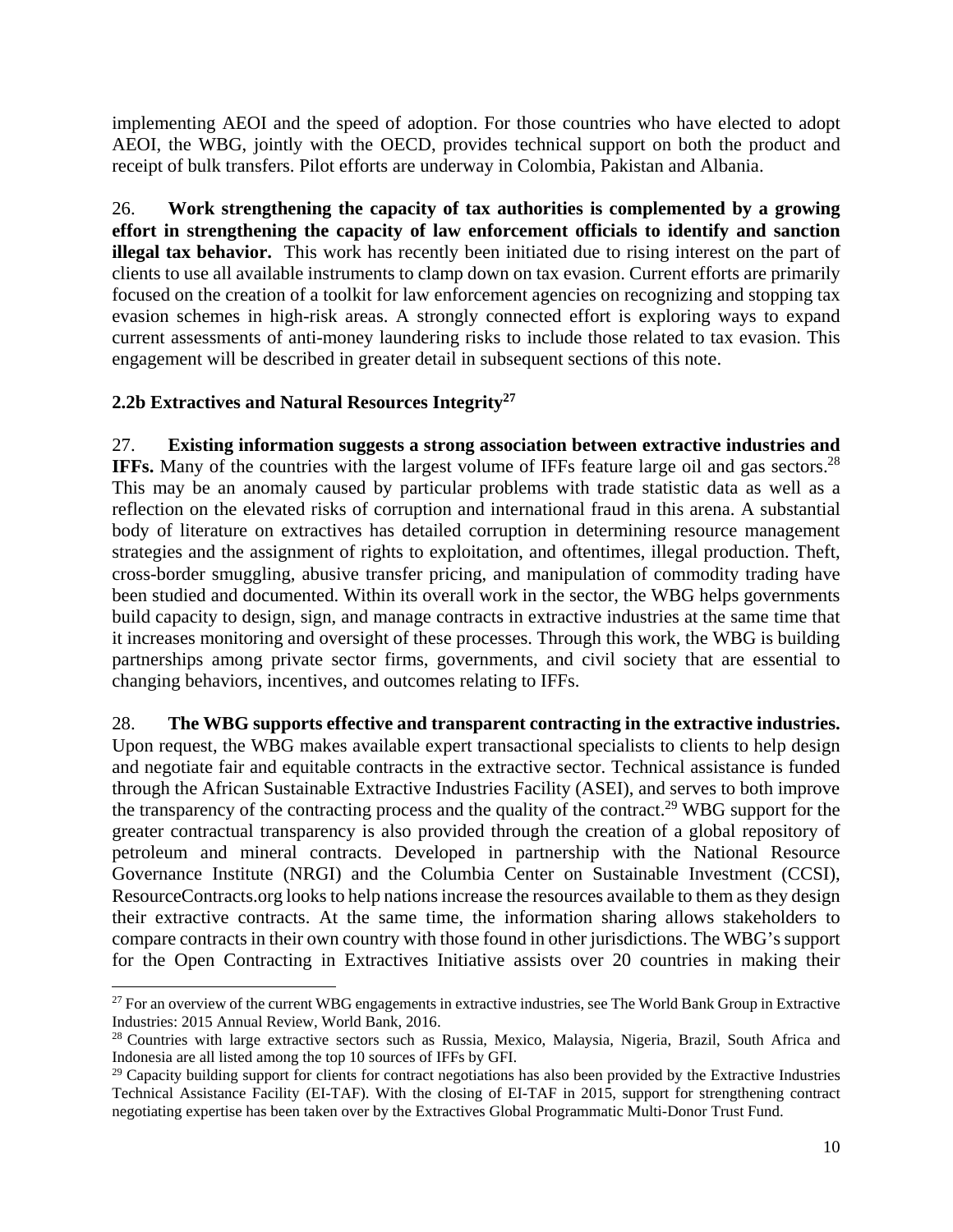extractive sector contracts publically accessible in a manner that supports improved contracting and contract oversight. The WBG assistance to improving the corporate governance of National Oil Companies is an additional approach to improving the substance and transparency of contracts in the extractive sector, and also has potentially important positive consequences for the management of contracts. The work that is just starting on determining the beneficial owners of firms active in extractive industries can also be expected to encourage better and more transparent contracting.

29. **Assistance in strengthening oversight of contract performance encompasses work on following the money, reviewing tax payments, and monitoring the physical extraction of natural resources.** Support for the implementation of the Extractive Industries Transparency Initiative is the core of WBG efforts to enhance financial transparency in the sector and enable governments and non-state parties to "follow the money." The Extractives teams in the Energy and Extractives GP, Governance GP, and IFC work jointly on this agenda primarily through managing a Multi-Donor Trust Fund, with US\$ 68 million in commitments from 15 donors, and engagements in over 50 countries. This effort has been instrumental in establishing platforms at the country level to compare what companies report paying to the government and what governments report receiving. (See Box 5.) Support for the program will continue under the consolidated Extractives Global Programmatic Support Multi-Donor Trust Fund, which will assist the implementation of EITI, at the same time that it intensifies analysis of the information that is being provided in order to enhance tax administration and contract management.

#### **Box 5: EITI – the Nigerian example**

Nigeria was the first African government to implement the EITI, beginning in 2003. Among the first initiatives of the National Stakeholders' Working Group (NSWG) was to commission a comprehensive audit of the entire oil sector value chain to verify that all payments were correct and settled. The audit revealed US\$9.8 billion in outstanding recoverable revenues from 1999 to 2008. The amount includes an estimated US\$4.7 billion owed by the state-owned Nigerian National Petroleum Corporation (NNPC) for payments of domestic crude oil. In response to the audit, then President Obasanjo pledged to comprehensively address the findings to avoid future failures and opportunities for corruption, and to prosecute any clearly identified cases of wrongdoing. As a result, US\$2.4 billion of the lost revenue has been recovered.

The Nigerian experience also has its cautionary dimension. President Obasanjo's pledge proved to be difficult to turn into action and high-levels of theft continued to be a prominent feature of the oil sector throughout the life of the government. In addition, it is not clear whether the lost revenue was returned to the budget.

30. **Improving clients' ability to identify and prevent tax evasion in extractive industries is an increasingly important component of the WBG's contribution to preventing IFFs.** Growing demand for dedicated capacity building from revenue authorities in resource-rich countries is prompting efforts to distill guidance and assessment tools that can help address IFF risks. Responding to that demand, the Energy and Extractives Global Practice, working in close coordination with the Governance Global Tax Team, have assisted countries looking to strengthen their mining tax administration. Studies of tax administration in the mining sector in Mali, Burkina Faso, Ghana, Tanzania, and Namibia have provided the basis for assistance in preventing tax evasion, and for a series of workshops for officials in the Ministry of Mines in South Africa,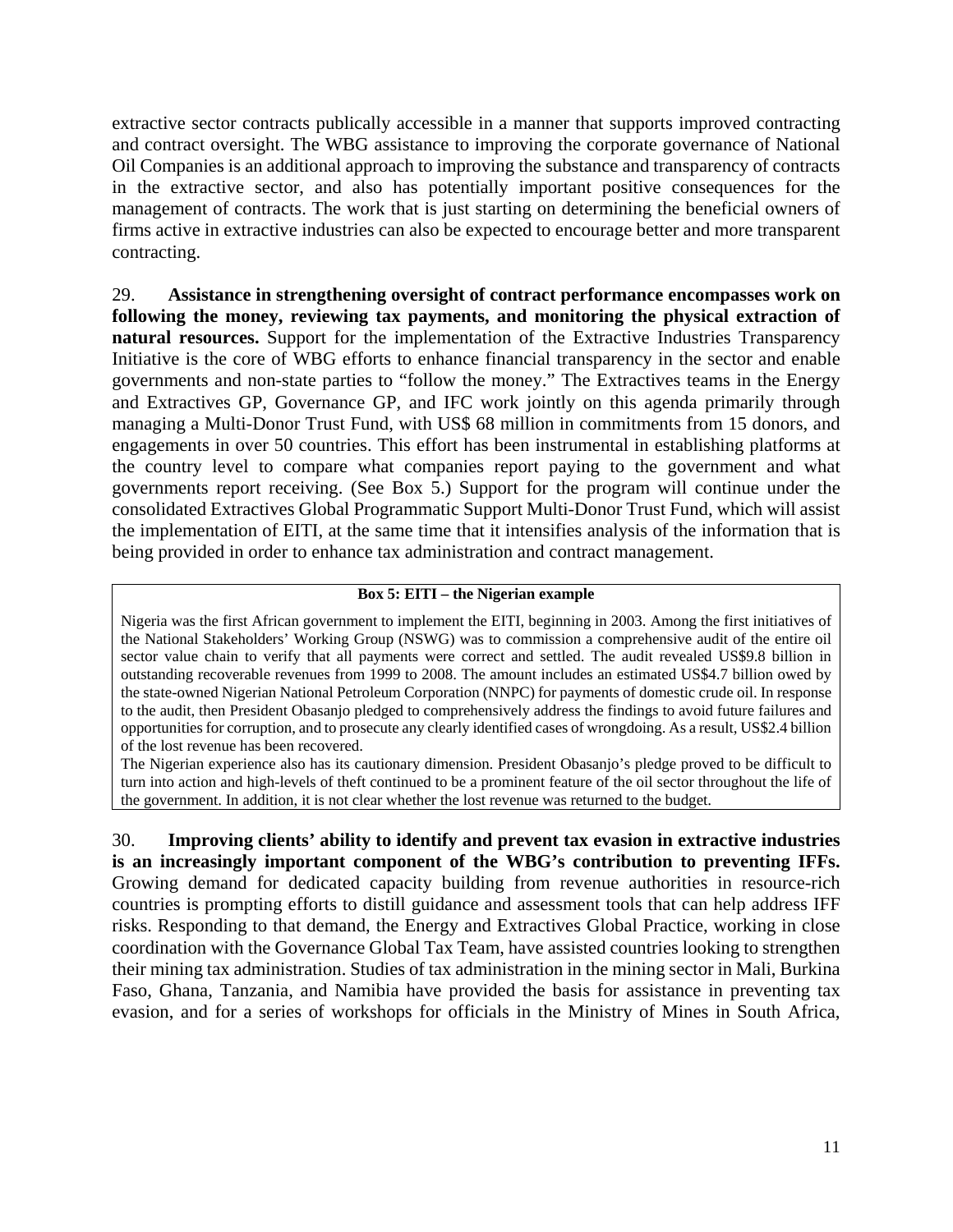Tanzania, and Ethiopia. These country experiences also helped build a sourcebook on improving tax administration in mining. $30$ 

31. **The WBG is also supporting the use of advanced technologies to monitor the physical extraction of resources**. Technologies, such as smart phones, drones, and satellites can radically enhance the ability of governments and stakeholders to monitor the activity of concessionaries and holders of rights for mineral extraction. The WBG is actively involved in sharing knowledge and making expertise available to countries in order to enable official monitoring of the manner in which firms and individuals are exercising their extractive rights and support rapid detection of transgressions.

32. **Support for effective monitoring is also a dimension of the WBG's technical assistance to member countries in meeting their commitments in the Kimberly Process and the International Conference of the Great Lakes to take action to stop the smuggling of diamonds and other conflict minerals.** Increasing the capacity of governments in fragile and conflict states to manage their natural resources is both a challenge and a necessity and is a place where the negative impact of IFFs on development is most severe.

## **2.2c Trade Policies, Economic Regulation, Customs and Border Crossings**

33. **In its efforts to enhance trade and competitiveness, the WBG assists clients and stakeholders in the prevention of activities that give rise to IFFs.** Programs of work exist around preventing specific illegal activities (illegal logging, illegal fishing), as well as efforts that encounter illicit practices in a broader range of activities, such as customs and border control.

34. **A substantial portion of the WBG's efforts in this area is analytical work.** The WBG has undertaken a variety of relevant studies – from analyses on shadow economies, non-tariff trade barriers, and corruption in customs authorities, to studies of piracy, trafficking in wildlife, or illegal logging and fishing. Recent studies of the size of the informal trade in Tunisia,<sup>31</sup> the role of trading firms in tax evasion,<sup>32</sup> and the ability of politically powerful firms to evade taxes<sup>33</sup> have demonstrated the salience of activities relating to IFFs to the overall trade agenda, and the importance of specific types of firms in trade practices. (See Box 6 for an example of how analytic work informs operations.) The WBG has also produced a number of tools and relevant frameworks, including the trade restrictiveness index, the Logistics Performance Index, and the Trade and Transport Corridor Management Toolkit.

35. **The WBG's approach and efforts to support Good Regulatory Practices provide a strong complementary backing to actions against IFFs.** The term Good Regulatory Practice (GRP) generally refers to the systematic application of tools, institutions and procedures which governments can mobilize to ensure that regulatory outcomes are effective and transparent. There

 $30$  See World Bank, Transfer Pricing in the African Mining Industry  $-A$  Reference Guide for Practitioners, forthcoming.

<sup>31</sup> Ayadi, Latfi, N. Banjamin, S. Bensassi, and G. Raballand, "Estimating Informal Trade across Tunisia's Land Borders, World Bank Policy Research Paper, 6731, Dec 2013.

<sup>&</sup>lt;sup>32</sup> Liu, Xuepeng, H. Shi, and M. Ferrantino, "Tax evasion through trade intermediaries: Evidence from Chinese exporters," *International Review of Economics and Finance*, (2015), http://dx.doi.org/10.1016/j.iref.2015.10.022.<br><sup>33</sup> See footnote 18.and 19.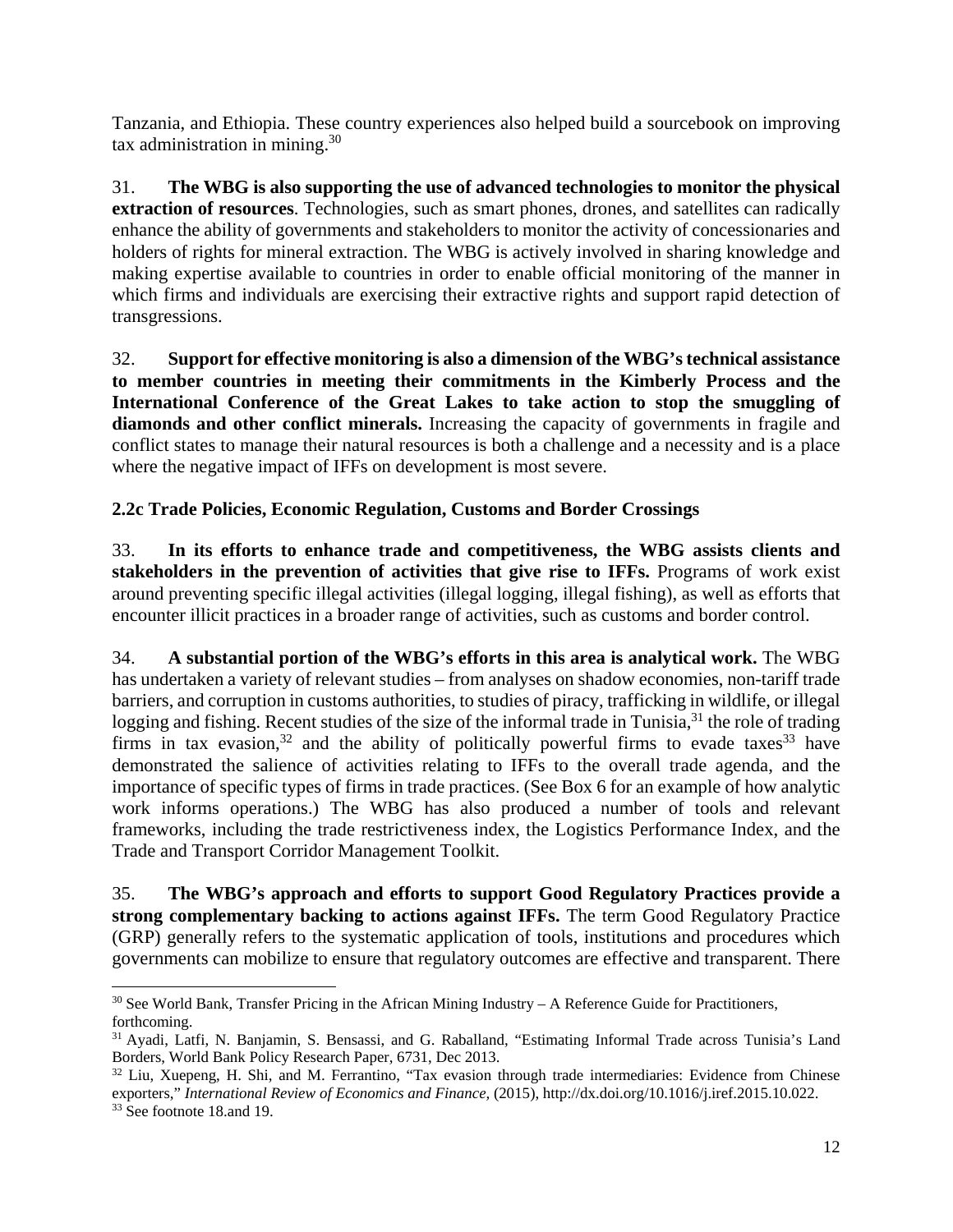is a growing appreciation, including in international organizations, of the benefits of regulatory quality and of the close connection between regulatory quality, trade, investment, competitiveness and good governance. Regulatory transparency measures, such as Notice and Comment requirements related to the promulgation of new regulations, help expose regulations which may provide excessive discretionary authority and loopholes to regulated entities or their supervisory institutions. At the same time, other systemic measures by governments such as the introduction of Regulatory Impact Assessment (RIA), on-line regulatory registries and IT-enabled mechanisms to issue licenses, are likely to root out many IFF opportunities before they even materialize.

#### **Box 6: Customs and Corruption in Madagascar**

In Madagascar, within the framework of the preparation of a PforR on modernization of the public sector, statistical analysis and sectoral studies have been carried out to identify and estimate roughly the level of customs fraud. This work is being complemented by a political economy study of the private sector in order to better understand the current practices that influence civil servants' decisions. The mirror statistics analysis was presented to the DG customs and private sector representatives, and particular brokers/importers were identified. The main findings of the analytical work have been used to inform the PforR components on customs and tax reforms and the decision to use performance contracts in customs.

36. **The World Bank's Good Regulatory Practice program—supported financially by DFID and USAID—helps governments enhance the quality of regulatory regimes and their outcomes,** and put in place effective, transparent and accountable reform processes that assist in reform prioritization, design, and implementation. The Program is implemented jointly by the Governance Global Practice, the Trade and Competitiveness Global Practice, and DEC's Global Indicators Group. On the basis of knowledge products developed in 2015-2016, the GRP Program is now in the process of implementing country-level pilots in support of transparent and inclusive consultation practices, business feed-back to regulators, and impact assessment systems.

37. **An extensive program of support for improved border controls and customs operations addresses a critical arena for preventing illegal trade practices.** Over a period of 20 years, the WBG has supported over 120 customs, border, and trade facilitation projects that have dramatically improved the effectiveness of service provision. Through this project experience, the WBG has gained extensive expertise and an improved understanding of the dynamics of corruption in customs operations and the tensions among the objectives of enhanced trade facilitation, border control, and effective customs operations. Innovations, like the use of performance contracts for firms and high-level officials have been introduced in order to properly align the incentives of officials to achieving multiple objectives, often with very constructive results.34

<sup>34</sup> See Thomas Cantens, Robert Ireland & Gaël Raballand (2015) Introduction: Borders, Informality, International Trade and Customs, Journal of Borderlands Studies, 30:3, 365-380, DOI: 10.1080/08865655.2015.1068207 for a discussion of managing the trade-offs. See also Raballand, Gael; Marteau, Jean-François; Mjekiqi, Edmond; Cantens, Thomas (2009): Could a well-designed customs reforms remove the trade-off between revenue collection and trade facilitation?, Proceedings of the German Development Economics Conference, Frankfurt a.M. 2009, No. 28. For a discussion of an actual case example, see Cantens and Raballand, A New Approach to Customs Reform in Sub-Saharan Africa: The Cameroon Performance Contracts Initiative, World Bank Research Workshop Impact Evaluation of Trade-Related Policy Interventions: Paving the Way, Dec 2010.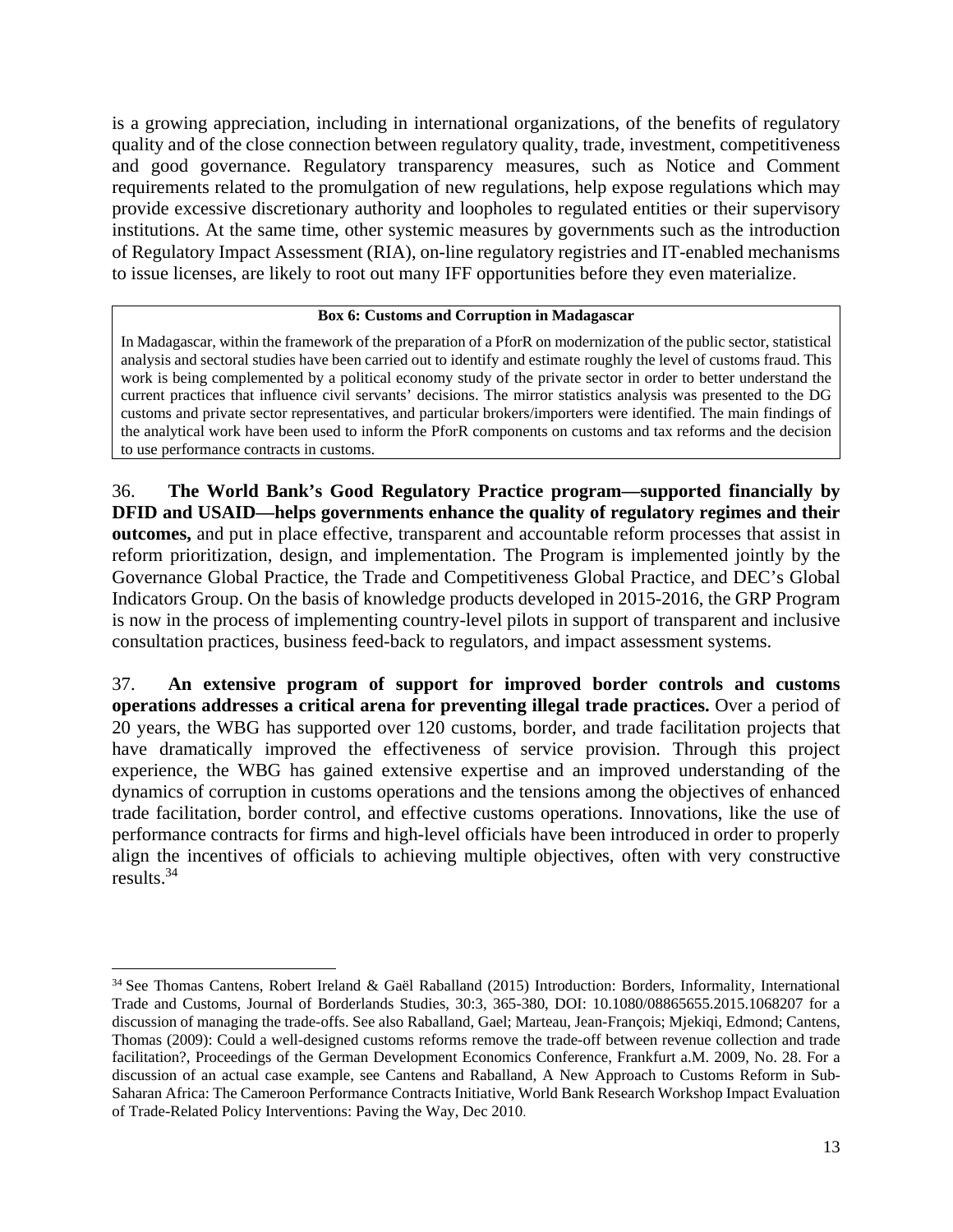## **2.2d Anti-Corruption**

l

38. **The WBG provides broad support in the area of anti-corruption to help clients identify risks, detect corruption trends, and design and implement anti-corruption strategies.** Work on establishing approaches to combat corruption is complemented by technical assistance to anti-corruption authorities and to judicial institutions. Support for public sector integrity is enhanced through extensive work on increasing transparency in public financial management and increasing the public availability of information to enable citizens and civil society groups to hold government accountable. While this work does not specifically target corruption related to illicit financial flows, it is an essential element of a holistic response to preventing a source of illicit financing and a factor that helps address illicit activities.

39. **The WBG has an extensive history working on anti-corruption, and has been at the forefront of exploring the relationship between corruption and development and developing the key analytical tools for assessing and diagnosing corruption.** The World Wide Governance Indicators was among the first rigorous efforts to assess corruption in countries across the globe and continues to be widely used and cited. Subsequent methodologies, such as the "value chain" approach that was presented in *The Many Faces of Corruption* book have enabled countries to analyze their exposure to corruption and take remedial action.<sup>35</sup> The Bank has extensive experience with the application of these tools and in supporting country-led efforts to establish anti-corruption strategies based on these empirical inputs.

40. **The WBG has supplemented support for anti-corruption strategies with capacity building efforts involving a wide variety of state and non-state institutions.** The Bank has extensive experience assisting in the creation of anti-corruption agencies and helping to develop their procedures and competencies. That support has often featured work on implementing assetdisclosure systems that increase the possibilities for oversight and monitoring of the wealth of public officials and identifying conflicts of interest. Contributions to regional networks of anticorruption agencies has become increasingly prominent in the WBG's work program, especially in Latin America. The movement to regional networks reflects the value such bodies can have for exchange of good practices and in developing relationships that are essential in dealing with crossborder issues.

41. **WBG assistance to strengthen justice and rule of law also features support to regional networks of practitioners and policy makers.** JUSTPAL, the Justice Sector Peer Assisted Learning Network, initially established in 2011 for ECA countries and now a global forum for peer-based support and learning for justice sector performance improvements, is a prime example of a network established to share expertise and experience in improving justice sector entities' performance (e.g. courts, prosecution, anti-corruption agencies and ministries of justice) and to assist countries in designing and implementing justice reforms.<sup>36</sup> Two key demand-based products from JUSTPAL have been: (i) justice performance indicators (Justice At A Glance or JAAG) for all ECA countries; and (ii) an analytic product (Justice Sector Public Expenditure and Institutional

<sup>35</sup> See Campos, J. Edgardo; Pradhan, Sanjay. 2007. *The Many Faces of Corruption: Tracking Vulnerabilities at the* 

<sup>&</sup>lt;sup>36</sup> For a discussion of JUSTPAL, see World Bank, Innovative Governance and Anti-Corruption Initiatives: A Selective Survey of Recent World Bank Activity, World Bank, 2014.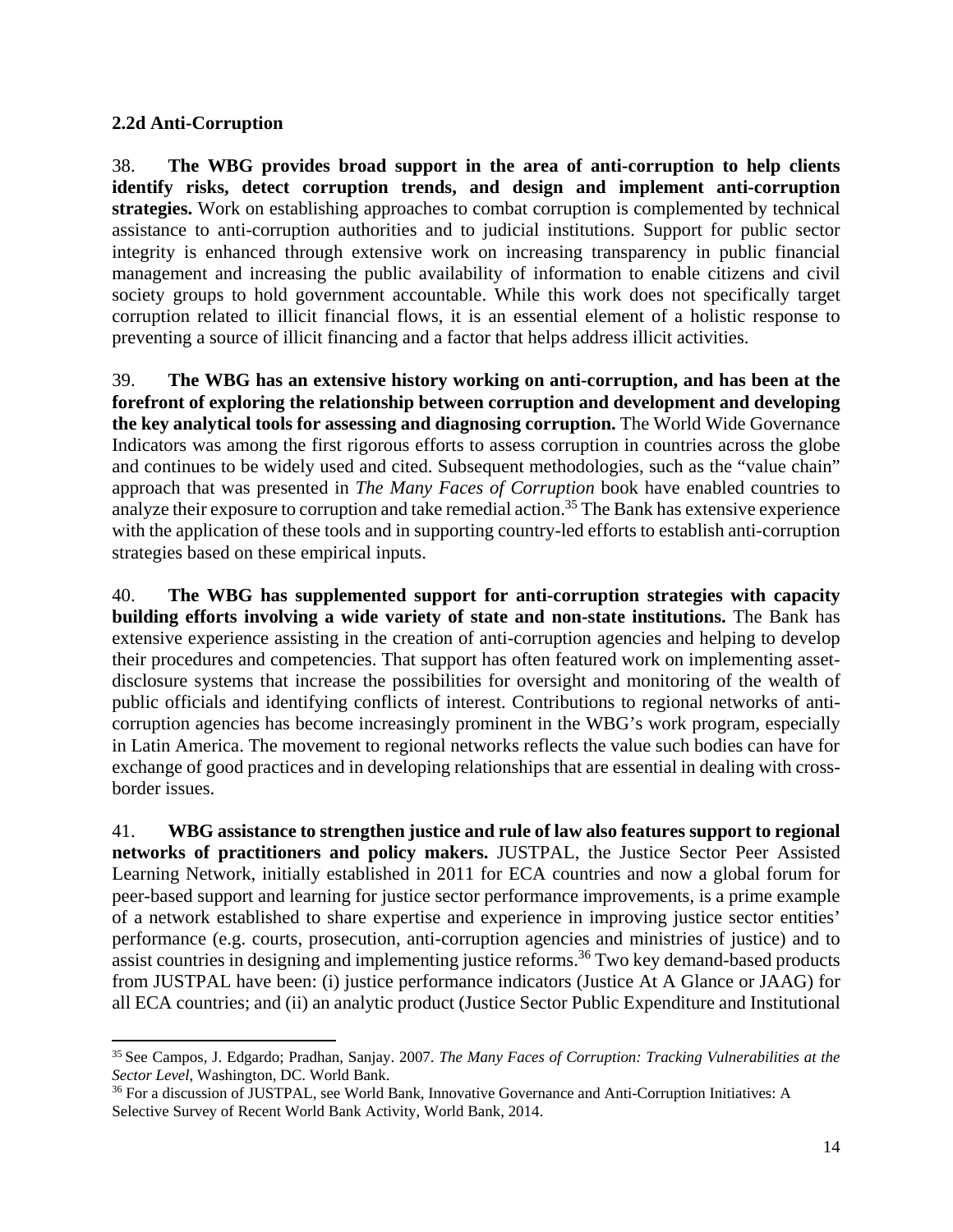Review or JSPEIR), completed for Bulgaria, Croatia and Serbia and being initiated in 2016 for Azerbaijan, Kazakhstan, Moldova and Ukraine. JUSTPAL complements efforts at the national and regional (e.g. EU) level that have often had a particular focus on corruption and justice. The longstanding justice engagement in Croatia significantly strengthened the impact of justice sector entities engaged in combatting corruption and assisted in Croatia's fulfilment of key criteria for its accession to the European Union. A similar exercise was conducted for Bulgaria before and after its 2007 accession to the EU. In addition, the Bank's ongoing support since 2008 for Serbia's justice sector reforms has been supported by multilateral and bilateral partners. Recently initiated justice support engagements in Ukraine and Moldova will build on lessons learned from these successes.<sup>37</sup>

42. **The International Corruption Hunter's Alliance, established by the WBG, brings together law enforcement officials across the globe to enhance collaboration and share expertise.** ICHA was launched in 2010 with the support of the Governments of Australia, Denmark and Norway. (See Box 7.) The overall objectives of ICHA are to strengthen the performance management of law enforcement authorities; facilitate sharing practical and cuttingedge solutions to address corruption, and encourage the flow of information among law enforcement bodies. The WBG also provides capacity building support to law enforcement officials related specifically to mutual legal assistance and technical assistance in undertaking asset recovery actions within the context of its support on anti-money laundering and asset recovery.

#### **Box 7: International Corruption Hunters Alliance**  *Advancing IFF solutions through international cooperation on anti-corruption*

The World Bank's International Corruption Hunters' Alliance (ICHA) is a global network of heads and senior officials of investigative and prosecutorial authorities and anti-corruption agencies with an enforcement mandate. Since 2010 members of the Alliance have met on a biennial basis at the World Bank headquarters to learn about emerging tools, policies and practices in fighting corruption, and to establish relationships that are so vital in crossborder cooperation. The link between corruption and illicit financial flows was the focus of a plenary session at the 2014 meeting of the Alliance.

43. **Engagements on anti-corruption are mirrored by engagements related to building public integrity.** The WBG has a very active portfolio of work on enhancing public financial management transparency and oversight. The portfolio includes engagements on increasing the flow of information relating to public spending, such as public procurement, as well as strengthening the capacity of audit agencies, parliaments, and civil society to use that information to hold government officials to account. The WBG's participation in the Global Initiative for Fiscal Transparency reflects an appreciation that efforts to enhance fiscal transparency may be best accomplished in partnership with other organizations and using a global platform.

44. **At an operational level, the World Bank Group is leveraging its investigative, fiduciary, and preventive work to inform the design and supervision of high integrity risk operations and Country Partnership Frameworks.** The aim is to reduce these operations' vulnerability to corruption and to use them as vehicles for strengthening national integrity systems. Investigation reports are referred to national law enforcement authorities in order to provide evidence to assist their follow-on investigations. The Bank is also working with clients to reduce

<sup>37</sup> See World Bank, Croatia: A Chronicle of Selected Justice Reforms: Achievements, Challenges, and the Road Ahead, World Bank, 2014.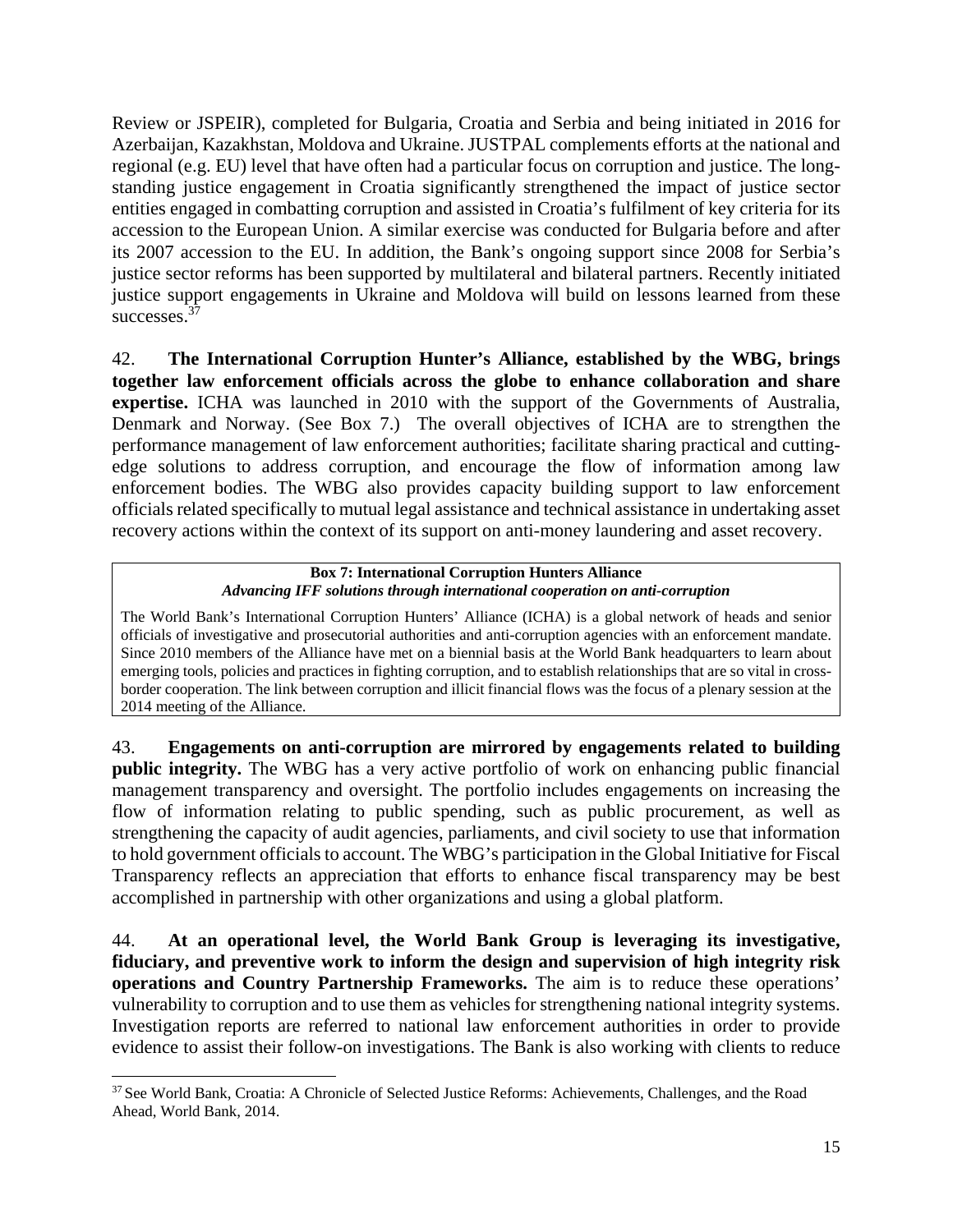the vulnerabilities identified in investigations by the Integrity Vice Presidency (INT)—including those related to transnational corruption and international cartels. Complementary work to strengthen mechanisms for citizen engagement and beneficiary feedback in projects supported by the WB has greatly enhanced the flow of information at the operational level and strengthened the ability to identify corrupt practices. Further work is needed to better understand how international development projects, such as those financed by the WBG, become vulnerable to tax evasion, organized crime, and other criminal conduct resulting in illicit flows.

## **2.3 Stopping Illicit Financial Flows**

l

## *Anti-Money Laundering and Asset Recovery*

45. **The WBG works with developing countries to develop and use "follow the money" tools to prevent, detect, and combat IFFs and the underlying activities such as corruption, organized crime, environmental crime, and tax evasion.** In addition, the Bank advocates for financial centers to take action in their own countries against the laundering of the proceeds of corruption and monitors their progress against international commitments. To this end, the WBG Financial Market Integrity team conducts evaluations of anti-money laundering (AML) regimes against the international standard, provides capacity building to policy makers and practitioners across the range of institutions and expertise relevant to AML (legal drafters, supervisors, law enforcement, criminal justice, international cooperation, and use of financial intelligence), informs policy makers and practitioners with cutting edge knowledge products, and uses its convening power to push for improvements at country and international levels.

46. **Closely linked to its "follow the money" work is WBG assistance to countries in tracing, freezing, and recovering stolen assets that represent the proceeds of corruption delivered through the Stolen Asset Recovery Initiative (StAR), a joint initiative of the World Bank Group and the United Nations Office on Drugs and Crime.** StAR works with developing countries to prevent the laundering of the proceeds of corruption and to facilitate more systematic and timely return of stolen assets.<sup>38</sup> In support of this agenda, StAR helps requesting countries build their capacity to trace stolen assets through the financial system and to request mutual legal assistance from financial centers to freeze, confiscate and return the stolen assets. This includes training practitioners on use of "follow the money" tools, conducting cases and requesting international cooperation. In addition, the StAR mandate goes further by allowing support to countries with actual cases. StAR's assistance in these cases focuses on providing practical advice and management of asset recovery cases, as well as acting as a facilitator between the various jurisdictions involved in the asset recovery effort. These programs were confirmed and further operationalized following the *World Development Report 2011*. 39 See Box 8 for examples of the range of assistance StAR has provided.

<sup>&</sup>lt;sup>38</sup> StAR contribution to the recovery of stolen assets was recognized in the Financing for Development Communique. Target 25 "encourage(s) the international community to develop good practices on asset return. We support the Stolen Asset Recovery Initiative of the United Nations and the World Bank and other international initiatives that support the recovery of stolen assets."

<sup>&</sup>lt;sup>39</sup> See World Bank, "Operationalizing the 2011 World Development Report: Conflict, Security and Development" (Washington, DC: World Bank: 2011); see also World Bank, "Legal Note on Bank Involvement in the Criminal Justice Sector," Senior Vice President and General Counsel (Washington, DC: World Bank, 2012); and World Bank, "Staff Guidance Note: World Bank Support for Criminal Justice Activities" (Legal Vice Presidency, February 2012).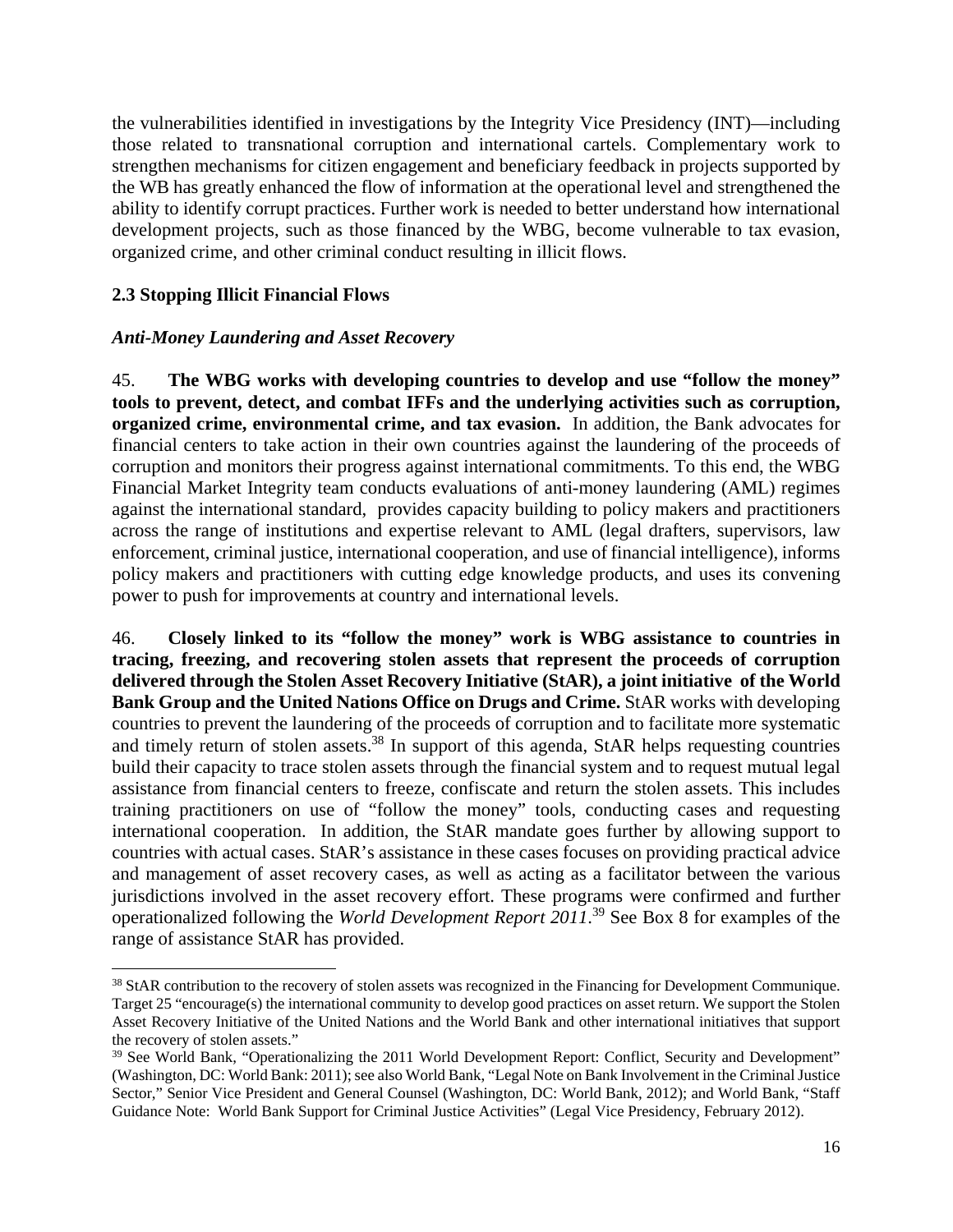#### **Box 8: Examples of assistance StAR has provided to countries**

- **Multi-faceted engagement: Tanzania**, where an engagement developed into assistance across a number of areas. In 2014, StAR assisted the development of a strategic plan by an asset recovery institution to support the successful investigation and prosecution of asset recovery cases. A StAR-funded mentor began her work advising another asset recovery institution in the implementation of the strategic plan developed with StAR assistance in 2013. Additional ad-hoc assistance was given in advising on cases, and in reviewing a draft law on non-conviction based forfeiture. StAR will be providing capacity building of judicial officers on asset recovery matters in 2015, to support Tanzania's asset recovery efforts throughout the process.
- **Use of innovative legal tools: El Salvador**, where StAR provided capacity-building training to enable a new law on Non-Conviction Based Asset Forfeiture (NCB) to be used. The authorities wanted to develop this tool as an additional required element for asset recovery. Training was delivered by StAR's Vienna-based UNODC personnel, illustrating the seamless cooperation between it and World Bank staff in the delivery of assistance on the ground.
- **Engagement in fragile and conflict-affected states**. StAR assisted **Somalia** in the development of an asset recovery strategy, including policy considerations on the management of recovered assets. StAR has also provided guidance to Somalia on good practices in engaging private sector entities in asset recovery actions. In **South Sudan,** StAR provided case-related technical assistance 2011 - 2013, supporting the Ministry of Finance with an assessment of liabilities in the wake of a procurement scandal, as well as support to the South Sudanese Anti-Corruption Commission with the draft anti-corruption bill and the implementation of asset disclosure legislation. Activities were suspended in 2013 due to the civil conflict. The South Sudanese authorities contacted StAR again in 2014, requesting case-related assistance to conduct a similar assessment of liabilities with a much broader scope. In October, StAR undertook a scoping mission and provided proposals for next steps, which were awaiting a response from the authorities in Juba (prior to the outbreak of renewed hostilities in the country in 2015).
- **Addressing new requirements arising from training.** In **Moldova** StAR provided capacity building and technical assistance, to assist the authorities following the passing of new legislation on illicit enrichment. In addition, StAR is also working with the authorities to improve their asset declaration systems and processes, and as part of a broader World Bank supervision team.
- **Facilitating and coordinating key international gatherings The Ukraine Forum on Asset Recovery (UFAR)** and the **Arab Forum on Asset Recovery (AFAR)** both of which were unique in bringing together requesting countries, financial centers, international organizations and others, in single location at the same time to address specific issues. UFAR and AFAR were arranged by StAR at the request of key international players, and demonstrated StAR's unique capability, contacts and expertize to facilitate such an undertaking. In **Tanzania**, StAR carried out a multi-faceted engagement that included developing strategic plans for asset recovery institutions, capacity building training, and providing a mentor for the Asset Forfeiture and Recovery Section of the Directorate of Public Prosecutions.

47. **Of particular relevance in the context of IFFs is the WBG's National Risk Assessment tool developed to assist countries in identifying and responding to risks relating to money laundering (ML).** The National Risk Assessment Tool supports countries with analyzing threats, vulnerabilities and risks relating to criminal flows – domestically and cross border. (See Box 9). The tool focuses on all offenses that generate proceeds, including corruption, tax evasion, organized crime, and environmental crime. This fact-based analysis provides a solid basis for countries to deepen their understanding of the extent of their exposure to many of the activities that give rise to illicit financial flows, and to plan ways to mitigate those risks. The process has been undertaken in over 30 countries since 2011, and has proven to be instrumental in defining priorities and establishing working relationships with agencies that might otherwise not interact.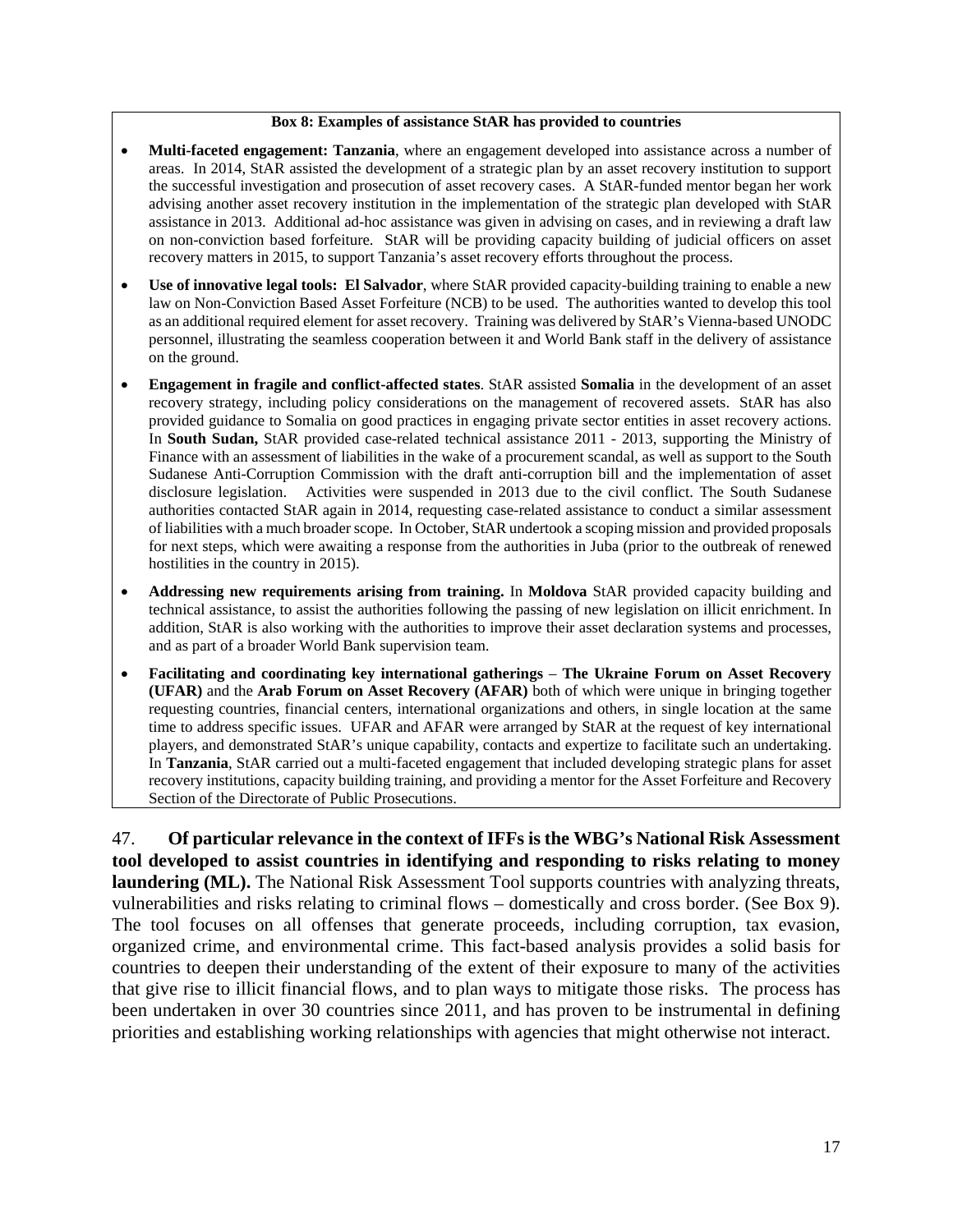#### **Box 9: Money laundering (ML) National Risk Assessment (NRA)**

The World Bank Group's National Risk Assessment Tool is an advisory package that supports countries with identifying, assessing and understanding their ML risks – a necessary step that enables countries to target scarce resources to areas where they will have the biggest impact.

The Tool comprises several interrelated modules that represent features connected to ML threats and vulnerabilities. "**Threats**" refer to the various crimes that generate proceeds of crime in a country (e.g. corruption, tax crimes, organized crime). "**Vulnerabilities**" consider the weaknesses or gaps in a country's defenses against ML.

The Tool uses a systematic and organized process that is led and owned by the country, with the broad participation of public and private sector stakeholders. Both qualitative and quantitative data are relied upon for the assessment.

The Tool was developed around the standards established by the Financial Action Task Force (FATF) to protect the integrity of global financial markets.

#### **Example: NRA in Peru**

The Detailed Risk Assessment being undertaken in Peru is an example of how the NRA can be adjusted to focus on specific sectors of concern. The main objective of the Peru effort is to assist the Peruvian authorities in carrying out detailed risk assessments in the financial, mining, and fisheries sectors, with a view to complement their comprehensive ongoing National Risk Assessment (NRA).

Building upon the methodology that the WBG designed for countries to assess their money laundering risks and threats, and to determine priorities, the sectoral assessment fills in gaps that the more general NRA may not be able to identify and leads to more sector oriented action plans to combat and prevent ML. It can also serve the purpose of determining whether an AML approach is best suited for these issues or



whether a broader, more comprehensive public policy is required, particularly from the illicit financial flows perspective.

The findings of these detailed assessments should assist the Peruvian authorities in prioritizing efforts to combat illegal activities (including but not restricted to AML efforts) and allocating limited resources effectively in order to mitigate identified risks. Having a detailed analytical sectoral assessment, as well as an action plan that is based upon the findings of this sectoral assessment, supports more informed policy decisions and effective regulatory designs.

48. **Support to developing countries in addressing risks to financial integrity and recovery of stolen assets is matched by strong engagement at the global level.** For their part, developed economies have signed off on key international standards as a means to level the global playing field on transparency, AML systems and international cooperation (e.g., United Nations Convention against Corruption, UNTOC, Global Forum, the Financial Action Task Force and G20). The WBG is actively engaged in this process through its global engagement work advocating changes to the respective standards, developing knowledge to influence policies, assessing countries against their international commitments, and using the WBG's convening power to support international cooperation. The WBG and StAR have contributed to important changes in standards on beneficial ownership, asset disclosure, asset tracing, international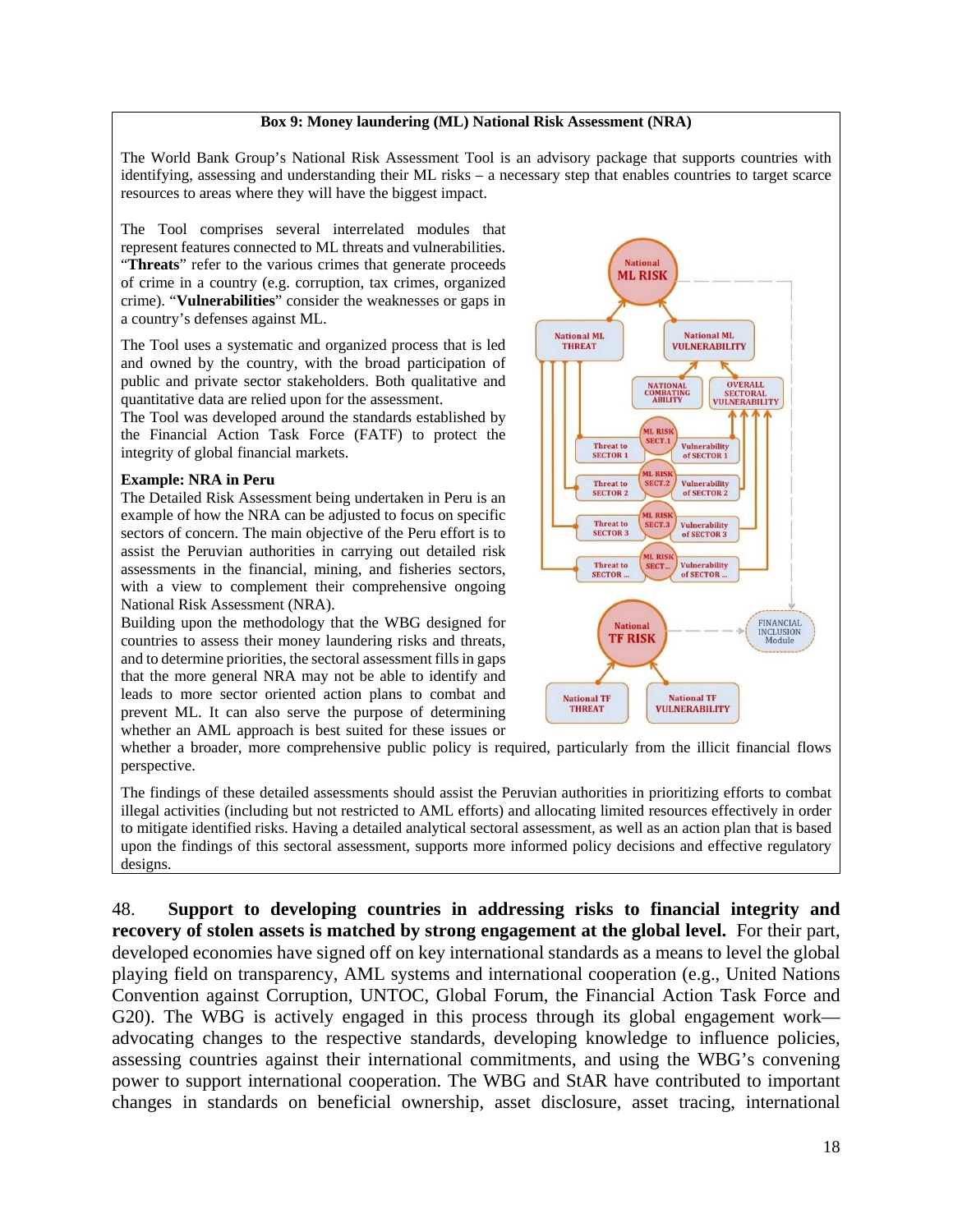cooperation, and asset recovery in forums such as the Global Forum, G20, G8, FATF, UNCAC, and the Asia-Pacific Economic Cooperation. 40

49. **The World Bank's engagement with the private sector, and notably the financial sector, has been more indirect, and relied essentially on working through the public sector.** In this context, the World Bank has actively participated in regular meetings between the FATF and the private sector, or advocated for a dedicated dialogue between the G20 Anti-Corruption Working Group and the financial sector. Such a dialogue was initiated in October 2015 during the Experts Meeting on Corruption of the FATF and G20 ACWG.<sup>41</sup> In addition, the WBG, through its participation in the annual meeting of the Wolfsberg Group,<sup>42</sup> actively engages with the international banking community to find ways to build effective partnerships with financial institutions in combating illicit financial flows.

50. **The WBG's work on beneficial ownership demonstrates the full range of engagements on stopping illicit flows, as well as the importance of WBG contribution.** The WBG has been at the forefront of the international policy discussion on beneficial ownership beginning with the 2011 StAR publication "The Puppet Masters: How the Corrupt Use Legal Structures and What to Do About it." The study was an important reference point in the revision of international standards on AML by the FATF in 2012 and the adoption of the G20 High Level Principles on Beneficial Ownership Transparency in 2014. More recently, StAR has been working with the members of the Anti-Corruption Working Group of the G20 to draw up country guides to beneficial ownership to facilitate the understanding by foreign jurisdictions of the country's laws and regulations on legal entities and arrangements, and provide practical guidance on how to identify the beneficial owner of a particular corporate vehicle incorporated or established under the laws of that country. (See Box 10). To date, fourteen country guides have been finalized.

# **3. Building on foundations – a proposed way forward**

# **3.1 Seizing the momentum**

l

51. **WBG experience in addressing IFFs is a strong foundation on which to base future efforts.** Past and on-going work provides an informed perspective on what is needed in order to catalyze change and the challenges that exist to reduce IFFs and their impact on development. The prominence of illicit financial flows in public discourse and current developmental dialogues open up new opportunities for action at both country and international levels and it is critical for us to make use of these new possibilities to reduce the flow of IFFs.

<sup>&</sup>lt;sup>40</sup> WBG input relating to the issue of beneficial ownership has been particularly consequential. Since the publication of its study on beneficial ownership "The Puppet Masters" in 2011, the StAR initiative has been at the forefront of the international policy discussion on beneficial ownership. The study was a key reference in the revision of the international standards on Anti-Money Laundering (AML) by the Financial Action Task Force in 2012, notably recommendation 24 on the transparency of legal entities. StAR was a key discussion partner in the drawing up of the G8 principles on beneficial ownership, endorsed in June 2013, and the G20 High-Level Principles on beneficial ownership, agreed in November 2014.<br><sup>41</sup> http://www.fatf-gafi.org/publications/documents/experts meeting October 2015.html

 $42$  The Wolfsberg Group is an association of thirteen global banks which aims to develop frameworks and guidance for the management of financial crime risks, particularly with respect to Know Your Customer, Anti-Money Laundering and Counter Terrorist Financing policies.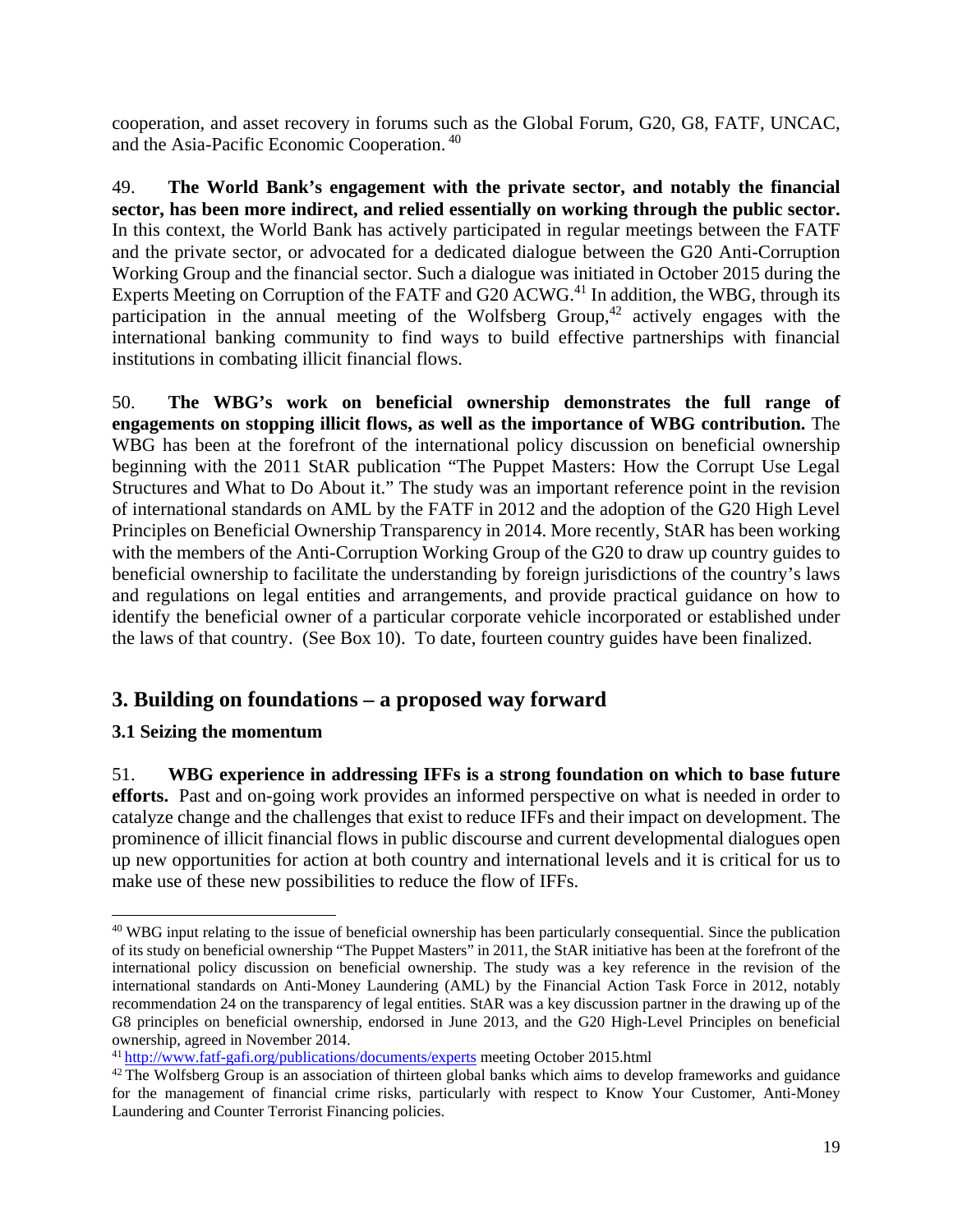#### **Box 10: Revealing ownership—the challenge of implementing constructive beneficial ownership rules**

Determining the true identity of the owners of companies is increasingly central to the effort to stop money laundering, recover stolen assets, and prevent international fraud and corruption. In the vast majority of cases involving high value financial crime, criminals or their accomplices will employ a legal entity (company or foundation) or arrangement (trust) to conceal their interest in the illegally acquired asset. Thus, it is important that countries' laws provide for the transparency of the so-called beneficial owners of those entities and arrangements if they wish to fight crime. Unpacking the ownership of firms is also central to efforts to know your client in areas such as tax administration, procurement, and anti-corruption.

Determining true ownership is often neither simple nor easy, especially for agencies with little experience in such efforts and with limited information sources. The WBG is increasingly working with countries in this effort. A large component of our assistance is the technical support offered to countries on defining and implementing rules on beneficial ownership within the context of help in anti-money laundering and asset recovery. This is especially important in smaller international financial centers that serve a large non-resident client base. In FY 15, StAR piloted TA to one such small international financial center on the transparency of the International Business Companies incorporated under their laws and administered by trust and company service providers operating in that jurisdiction. The TA provided both a diagnostic on the current state of play and practical recommendations for improving the transparency of the regime for establishments of IBCs, and could serve as a model for support to other jurisdictions facing problems identifying beneficial owners of their corporate vehicles. Additional work on beneficial ownership is being done as part of our efforts on tax evasion, governance in Extractives Industries and in procurement.

52. **The WBG's role as an honest broker, its deep engagement on development policy and experience in reform implementation at the country level suggests that we can play a unique role in advancing IFF work.** Our convening power helps to forge the coalitions of developed and developing countries, and state and non-state actors, that are essential to tackling IFFs. Our expertise and experience in analytical work related to IFFs and the activities that generate illegal revenues places us at the forefront of measuring IFFs at the country level and using the analyses to identify targeted actions. Our portfolio of interventions in areas from trade policies to financial asset declarations gives us insight into how government, business, and the financial sector interact and helps us to provide platforms to operationalize change. Our role in helping to shape global agendas at the same time that we support the implementation of country specific reforms enables us to integrate global efforts into country activities and to inform the design and implementation of global standards with information about realities on the ground.<sup>43</sup> Our various interventions, from supporting the implementation of EITI to helping countries recover assets through the StAR initiative have demonstrated our operational competencies and our ability to produce results. They have made us a trusted partner of governments, the private sector, and civil society.

53. **At the same time, the WBG can ensure strong linkages and draw out synergies in the areas of work carried out to date.** Efforts at prevention, detection, and sanctioning of illicit activities and illicit financial flows have remained largely in silos. Engagements related specifically to stopping financial flows have relied heavily on the action of regulators and law enforcement officials in developing countries, often without the benefit of data from monitoring and checking on the cross-border movement of goods and financial assets. Work on improving oversight and transparency in the management of natural resources or public finances has not capitalized on information from efforts to reduce money laundering or facts uncovered during the

<sup>&</sup>lt;sup>43</sup> A recent example of the WBGs work on establishing global partnerships is the Global Partnership on Wildlife Conservation and Crime Prevention for Sustainable Development – a US\$91 million, five-year program to support country specific efforts and international collaboration to address illegal wildlife practices and trade.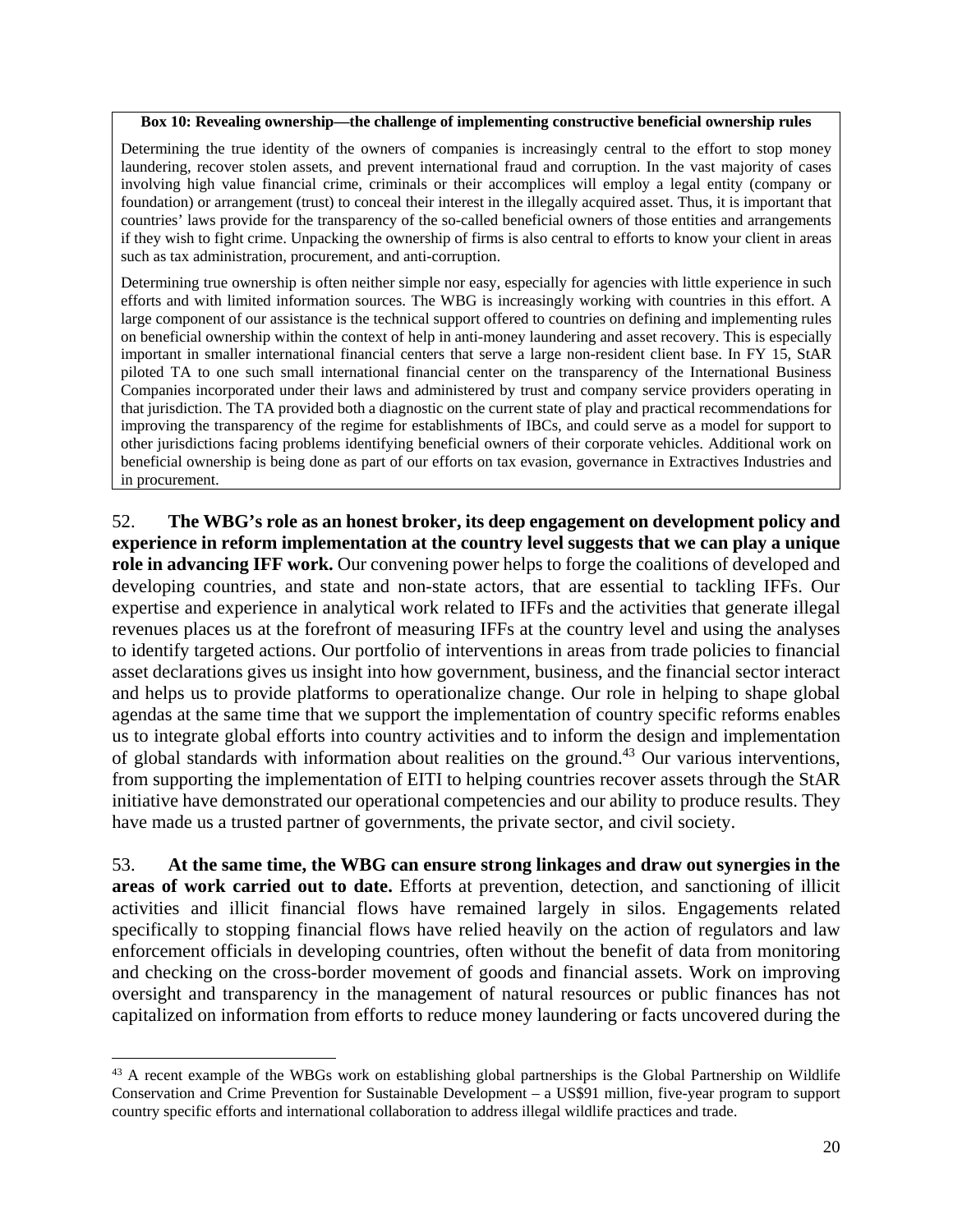course of asset recovery cases. Without a way to measure changes in the volume and impact of IFFs, monitoring efforts have often emphasized inputs and commitments to act instead of outcomes. By joining up different WBG efforts and drawing more on partnerships, the WBG can better help countries establish prioritized and sequenced strategies to reduce IFFs.

54. **Going forward, WBG efforts on IFFs will seek to extend the range and depth of our IFF engagements; draw the linkages across the different work streams; and better leverage country, regional, and international partnerships.** Specific activities will be determined by the demands for our support from our clients and partners, and the availability of resources. Until now, requests for support for integrated efforts to address IFFs have been very limited and it remains to be seen the extent to which the enhanced awareness of the phenomenon will trigger client demand. However, the WBG can do more to demonstrate that a more integrated approach can lead to greater impact.

55. **The WBG will continue to provide support to clients in three principal areas: measuring IFFs; preventing the activities that give rise of IFFs; and stopping the flow of illicit funds and returning stolen assets.** This work will continue to feature efforts at both country and international levels, and include analytical work (e.g., measuring flows or assessing governance in the Extractive Sector), lending operations (e.g., improving tax administration and customs), and RASs (e.g., anti-money laundering). A number of these activities are supported by Trust Funds that have been created specifically to enable this work to take place. Other activities will need additional sources of funding.

# **3.2 An Action Plan for Going Forward**

56. **We will continue to develop our approach as we learn from our experiences.** Going forward over the medium-term, we will focus on five strategic efforts:

- improve tools to monitor and measure IFFs
- develop greater integration across interventions at the country level
- explore the lessons from StAR and their relevance for recovering other IFFs
- build capacity in critical areas for reducing IFFs
- strengthen global coalitions to reduce IFFs

# **Improve Tools to Monitor and Measure IFFs**

57. **First, the WBG will improve tools to monitor and measure IFFs.** Analytical tools that enable IFFs to be identified and measured are essential to developing well-targeted interventions and evaluating impact. As noted above, the WBG, along with individual countries and development partners, has already established a range of analytical tools to measure different dimensions of the IFF issue. The WBG will lead an effort to further refine the existing instruments to create and field methodologies to assess, diagnose, and monitor IFFs at the country level.

58. **The WBG will develop an IFF Rapid Assessment Tool to help countries assess their exposure to IFF outflows and inflows.** The rapid assessment tool will draw upon and combine existing data sources. Outflows are expected to be assessed primarily by combining existing assessments in the area of tax administration, governance, and money laundering. Inflow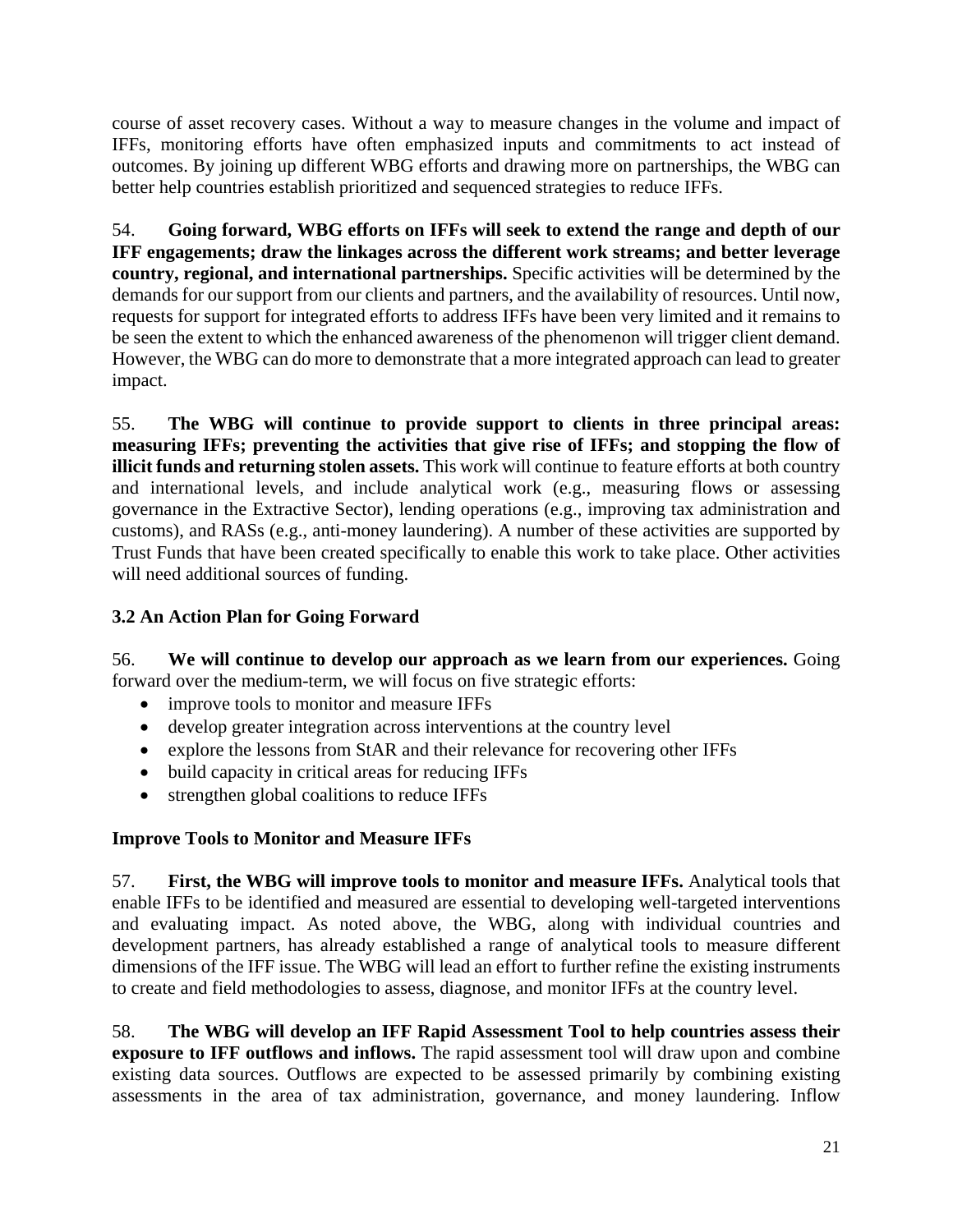assessments will initially rely upon a range of sources regarding capital flows and money laundering as well as information on the transparency of financial systems. The Rapid Assessment Tool will enable countries to identify their level of risk and can be used to inform subsequent discussions of where an IFF perspective to organize work might be most useful. In the medium term, this tool will be enhanced to undertake a more detailed analysis of the nature of the IFF risks faced by a country, including the nature of the IFF challenge. This enhanced tool would be expanded to address tax evasion more comprehensively. Diagnostic tools developed by DEC, the Global Tax Group, the Governance Group, and Trade and Competitiveness will be drawn upon.

59. **The measurement of IFFs relates to the nature of the origins of the flows and needs to be undertaken at the country level.** The WBG and others have developed a variety of approaches to assessing different dimensions of IFFs. Where there is demand, the WBG will assist in strengthening the methodologies for measuring specific flows, in partnership with countries, development partners, and research institutions to establish a measurement tool.<sup>44</sup> Based on past experience, these efforts are costly and require significant investments.

## **Develop greater integration across interventions at the country level**

60. **Second, the WBG will increase linkages across related engagements at a country level.** Current efforts frequently exist in isolation from each other due to the absence of a common IFF perspective. For example, efforts to increase the transparency of revenues derived from extractives industries may happen in parallel with efforts to strengthen auditing in the same country, without the coordination which could increase impact by linking the two interventions. The WBG will take concrete steps to enhance the integration of activities related to IFFs. As a first step, the WBG will make use of the Rapid Assessment Tool to inform Systematic Country Diagnostics and subsequent Country Partnership Frameworks. Country IFF risk assessments will be supplemented by standard information already captured in the SCD process but which has not been linked up previously. Where indicated, the country team, in partnership with the client, may also choose to undertake a more extensive analysis of its exposure to IFFs as part of the SCD process, in order to obtain a more detailed, and action-oriented profile of IFF risks and their potential developmental impact.

61. **The WBG will pro-actively take steps to increase information exchanges across complementary engagements relating to IFFs**. At the request of the client, the World Bank will assist in developing an integrated and sequenced strategy for reducing IFFs, although we anticipate that such requests will come from a small number of countries. See Box 11 for an example of what an integrated country-level IFF approach might resemble. In addition to a range of activities designed to strengthen policies and change public and private behaviors, a country-level IFF strategy may include creating an IFF baseline using the IFF measurement tools and developing capacity to undertake subsequent monitoring of change. Responses to requests for IFF strategies would likely take the form of ASAs or RASs.

<sup>&</sup>lt;sup>44</sup> The creation of modified tools will include careful consideration of the potential for new technologies to facilitate identification and tracking of illicit activities, be it satellite monitoring of illegal fishing or more terrestrial sensors for spotting oil "bunkering."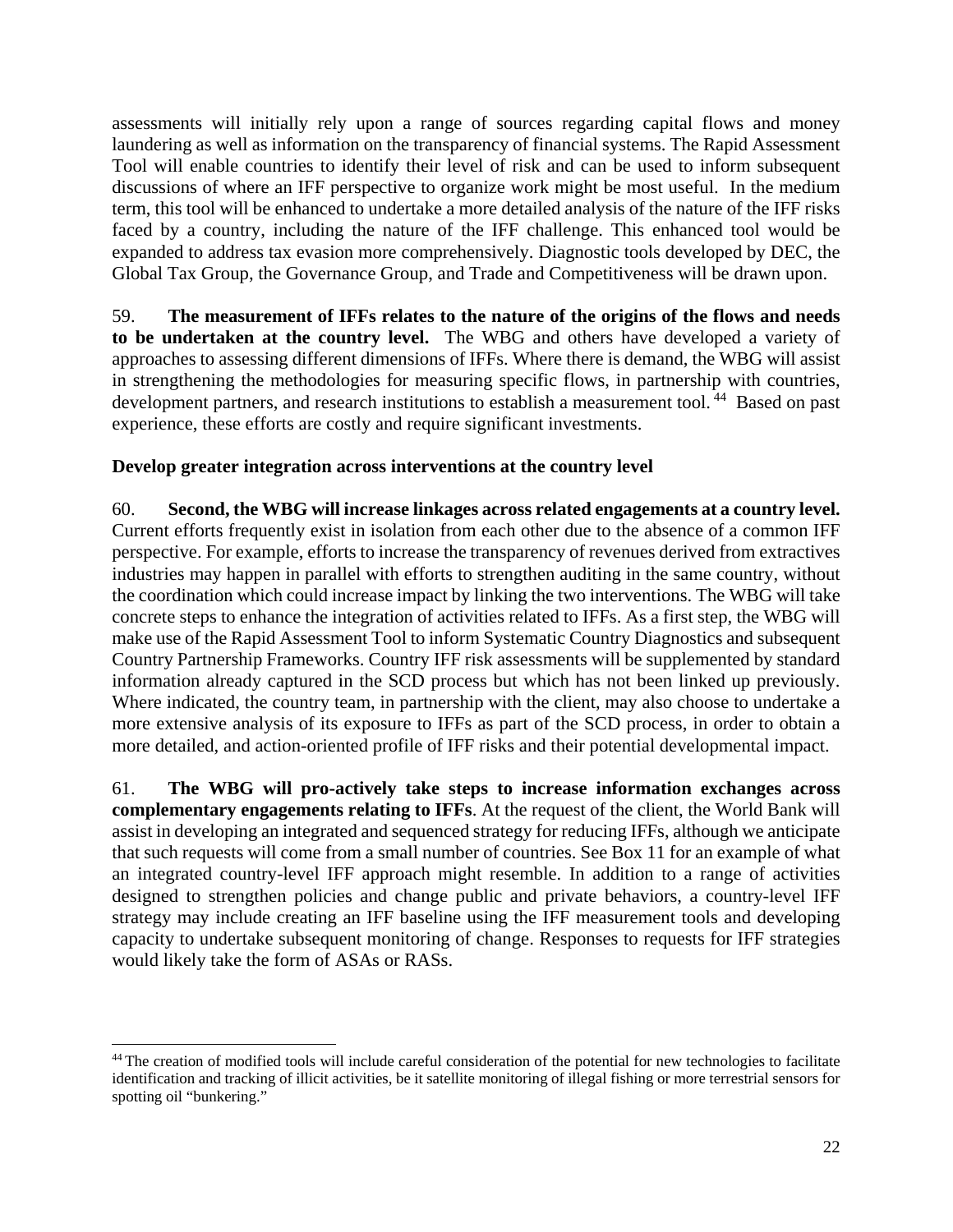#### **Box 11: WBG Work in Tunisia – a program of complementary activities**

Strategic partnerships between the WBG and the Tunisian Ministry of Finance and the Tunisian Institute of Statistics assembled a unique database comprising tax, social security, and customs transactions records of 655 firms owned by the Ben Ali family. Analysis of the data set revealed the extent of the family's holdings and the manner in which they used their public power for private gain. Illegitimate wealth was obtained through influencing the implementation of investment regulations, privatizing public assets into private hands at severely discounted prices, and tax evasion. The analysis estimates that the family evaded at least US\$1.2 billion worth of import taxes between 2002 and 2009 by under-invoicing of prices alone.

The analysis has also led to a broad program of WBG support to Tunisia for trade reforms that would reduce the cost of formal trade, including with neighboring countries, and reduce the incentives for informal trade. The main vehicle for this work is the Third Export Development Project (US\$50 million, effective since September 2015), with a focus on reducing delays in goods processing; increasing customs efficiency, transparency and governance by improving the risk management system; reshaping the control policy; and reducing human intervention in customs activities. With the support of the WBG, the Government of Tunisia has moved to simplify and reduce import tariffs and is exploring ways to increase transparency regarding the enforcement of non-tariff trade regulations. The Bank has also been discussing with Tunisia Customs setting up a regional data exchange with Maghreb countries to increase transparency over trade regulations and other important border information.

The WBG and StAR assisted Tunisia in designing a comprehensive asset recovery strategy, establishing open channels of communication and information exchange with counterparts in Belgium, Canada, France, Italy, Spain, Switzerland, and USA, which ultimately led to the recovery of assets worth US\$50 million, the acceptance by France and Switzerland of mutual legal assistance requests sent by Tunisian investigative judges, and the identification of bank accounts and corporate vehicles used to launder bribes paid to officials in Panama and the British Virgin Islands. An advisor was posted with the Tunisian Committee on the recovery of stolen assets in June 2012 for six months. In June 2012, a joint StAR-European Union meeting on the Tunisian Asset Recovery case was held to facilitate consultation and exchange of information between Tunisian authorities and the Egmont Group, Interpol, Eurojust, StAR and Law Enforcement Agencies of France, Switzerland, Italy, Spain and Canada.

The WBG is also financing an assessment of the impact and effectiveness of the anti-money laundering regime, conducted in the context of the FSAP and Tunisia's membership in the MENA Financial Action Task Force.

## **Explore the lessons from StAR and their relevance for recovering other IFFs**

62. **Third, the WBG will seek to draw lessons from StAR beyond the proceeds of corruption.** Currently, the WBG engagements on the recovery of IFFs is limited to recovery of the proceeds of corruption—the mandate of StAR. StAR experience may provide insights in the recovery of assets associated with other aspects of IFFs, including tax evasion and trade fraud. Decisions regarding the effective scope of StAR will be informed by requests from international and bilateral partners, and the creation of financing arrangements that support a broader mandate.

## **Enhance its efforts to build the capacity of clients to reduce IFFs**

63. **Fourth, the WBG will enhance its efforts to build the capacity of clients to reduce IFFs.** We will initially focus on two critical areas: (i) detecting and preventing tax evasion in highrisk sectors, and (ii) determining beneficial ownership of firms. These two areas were selected due to their importance for the overall effort to reduce IFFs and current opportunities for making progress based upon the momentum for reform.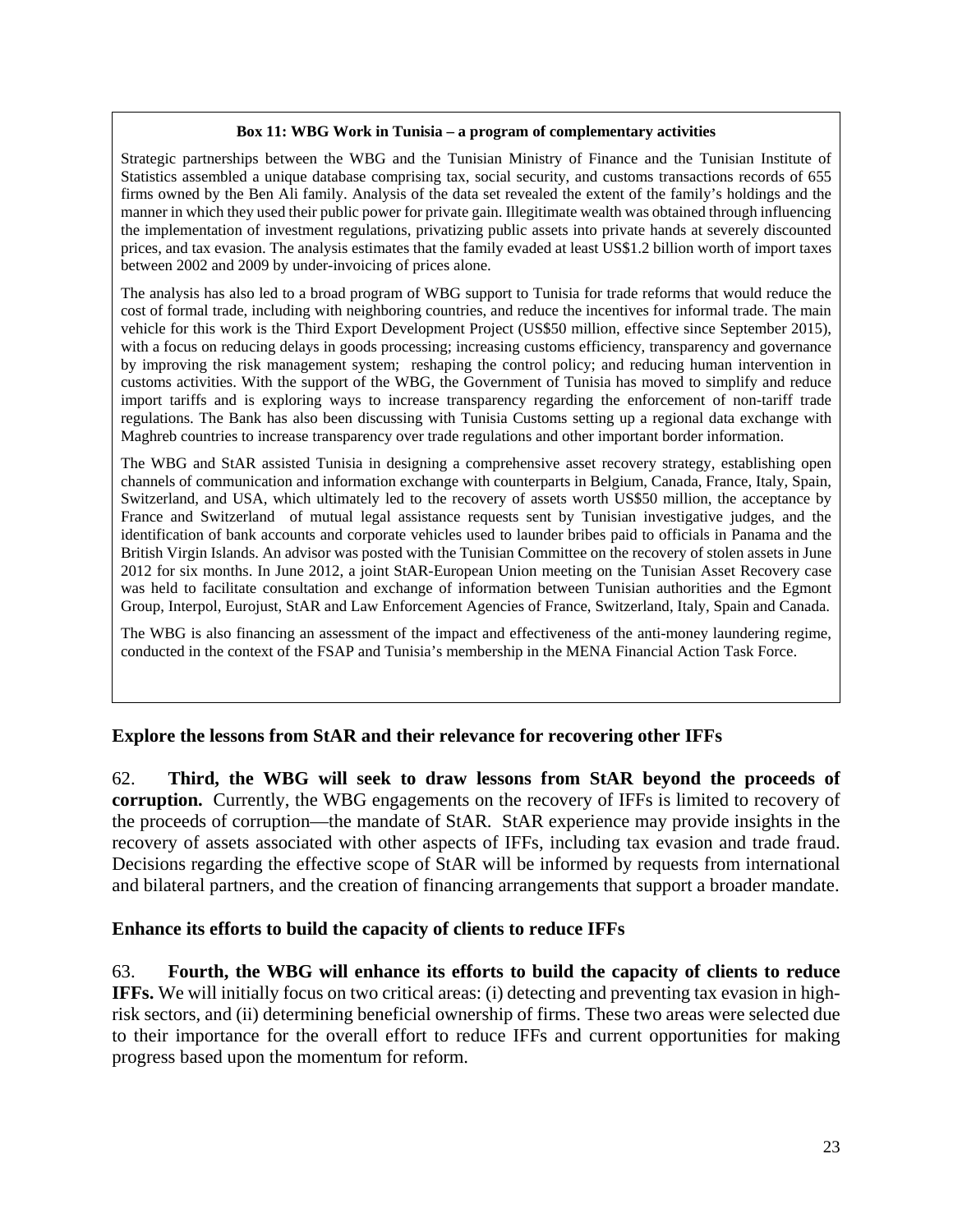64. **Strengthening work on detecting and preventing tax evasion, especially in high-risk sectors such as extractive industries can potentially enable clients to reduce IFFs in the shortterm.** Client demand for assistance in improving tax administration has expanded rapidly, in part due to the fall of commodity prices. An important dimension of this work is reducing tax evasion, especially in industries such as extractives, where such practices are especially common. The WBG has already begun to respond to this demand by working with tax authorities and law enforcement officials on identifying illegal transfer pricing and will expand that effort in response to demand. Work may include training, the creation of new procedures and processes to enhance oversight and internal controls, and the strengthening of rules to increase transparency around the granting of tax concessions, and the content of those agreements.

65. **Increasing the capacity of clients to determine the true ownership of firms is important for preventing and detecting corrupt behavior and the recovery of stolen assets.** Rules requiring the provision of detailed information on beneficial ownership are rapidly proliferating. Such rules feature in the FATF requirements as well as in the Global Forum, and have recently been established in the EITI context. Starting in 2017, the WB will begin to require such information for winning bidders in higher-value procurements undertaken in projects supported by the World Bank. These requirements are unlikely to be successfully without a dedicated effort to build the capacity of public and private institutions to determine, record, and report on ownership information. The value of such information is also likely to be diminished without the creation of standard electronic formats for data. The WBG already provides assistance to clients on generating beneficial ownership information and will expand that assistance in line with new demands and requirements.

## **Strengthen global coalitions to reduce IFFs.**

66. **Finally, the WBG will contribute to global engagements both by drawing on experience to inform global standards and by helping countries to implement their international commitments on IFFs.** WBG efforts to inform international standards, to participate in the review mechanisms of these standard setting bodies, and to provide support to the evaluations and capacity building of individual countries is critical to this agenda. As the WBG collects more information on the composition and destination of IFFs in the context of country work (e.g., the NRA Tool), the WBG will also be able to mobilize this additional knowledge to engage these bodies and relevant jurisdictions to advocate for improvements that may emerge at the global and country levels.

67. **The WBG can also serve a critical coordinating role.** Given the cross-border nature of IFFs, international cooperation is essential. In a world where money can be transferred to a foreign account at the click of a button, formal mutual legal assistance is slow and cumbersome, ultimately thwarting prosecutions and recovery of assets. Law enforcement practitioners do not always trust their foreign counterparts and refuse to share information and intelligence. The 2011 StAR publication on "Barriers to Asset Recovery" explored the sources of these barriers in international cooperation—in laws, institutions and operationally—and is a starting point for future knowledge work that could focus more directly on international cooperation. Similarly, the role that StAR has played as 'honest broker' between requesting and requested countries provides an entry point for the WBG to add value. Following the model of the WBG's work on transparency and beneficial